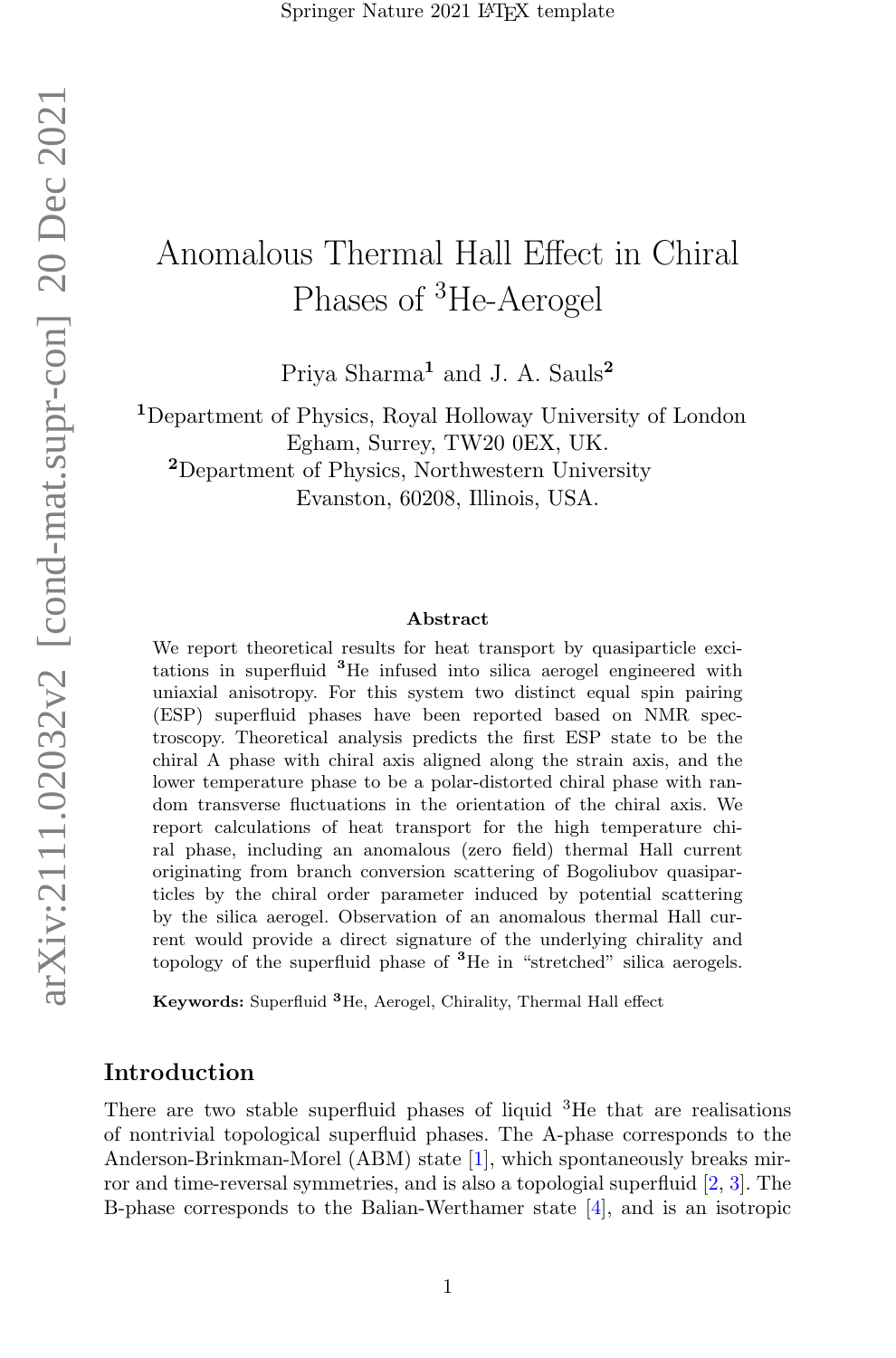three-dimensional time-reversal-invariant topological phase [\[5,](#page-13-4) [6,](#page-13-5) [7,](#page-14-0) [8,](#page-14-1) [9\]](#page-14-2). While pure bulk liquid  ${}^{3}$ He is intrinsically pristine,  ${}^{3}$ He in a random potential is realised when  ${}^{3}$ He is infused into highly porous silica aerogel [\[10,](#page-14-3) [11\]](#page-14-4). The <sup>3</sup>He-aerogel system has been investigated extensively as new superfluid phases are discovered in this system [\[12,](#page-14-5) [13\]](#page-14-6), offering opportunities to study novel effects of disorder on the superfluids such as impurity-induced quantum phase transitions [\[14\]](#page-14-7), nematic superfluid phases [\[15\]](#page-14-8) and half-quantum vortices [\[16,](#page-14-9) [17\]](#page-14-10).

Aerogels are characterised by their porosity and degree of anisotropy. While silica aerogels can be synthesised with good control over their porosity, advances in aerogel synthesis techniques have led to the engineering of "stretched" and compressed silica aerogels with characterisable uniaxial anisotropies  $[18]$ . Nuclear magnetic resonance (NMR) experiments on <sup>3</sup>He infused into uniformly anisotropic, axially stretched silica aerogel report the stabilisation of an ESP chiral state [\[19\]](#page-14-12). At lower temperatures, a sharp transition to a second ESP phase is observed. Theoretical analysis based on Ginzburg-Landau theory predicts a transition from the normal state to a chiral ABM state with the chirality axis aligned along the strain axis of aerogel anisotropy [\[20\]](#page-14-13). A second transition is predicted at a lower temperature to a biaxial state, which is also chiral, with an order parameter that also breaks axial rotation symmetry. Random anisotropy of the aerogel is then predicted to generate an inhomogeneous Larkin-Imry-Ma (LIM) state with reduced chiral order along the anisotropy axis of the aerogel [\[20\]](#page-14-13). In another class of highly anisotropic, high-porosity Nafen aerogels, a third superfluid phase - the "polar phase" - has been observed with a single p-wave orbital aligned along the Nafen anisotropy axis [\[21\]](#page-14-14). This phase is favored in globally uniaxial aerogels  $[22, 17]$  $[22, 17]$ , and is also theoretically predicted to be stabilised when <sup>3</sup>He is confined in cylindrical pores of diameter  $\sim 100 \,\mathrm{nm}$  [\[23\]](#page-14-16). The discovery of the polar phase of <sup>3</sup>He infused into Nafen aerogel was the catalyst for the discovery of half-quantum vortices [\[16\]](#page-14-9).

Andreev scattering at the confining surfaces in a superfluid with broken mirror and time-reversal symmetries generates chiral fermions confined on edge boundaries. These states carry uni-directional edge currents which are the source of the ground-state angular momentum  $[24]$ . Chiral edge states reflect the broken mirror and time-reversal symmetry and non-trivial topology of the bulk ground state. In the presence of a thermal bias between counter-propagating currents on opposing boundaries, the edge states give rise to an anomalous (zero external field) thermal Hall conductance in  $d = 2$ which is quantized for edges with local translational invariance,  $K_{xy}^{\text{edge}}/T =$  $\pi k_{\rm B}^2/6\hbar$  [\[25,](#page-14-18) [26\]](#page-14-19), and for which the chiral axis - perpendicular to the plane containing the edge currents - plays the role of the magnetic field axis. Impurities embedded into a chiral superconductor also support chiral currents bound to each impurity. This impurity spectrum, combined with potential scattering of unbound quasiparticles, generates resonant skew scattering of a nonequilibrium population of quasiparticles. This mechanism is responsible for *bulk*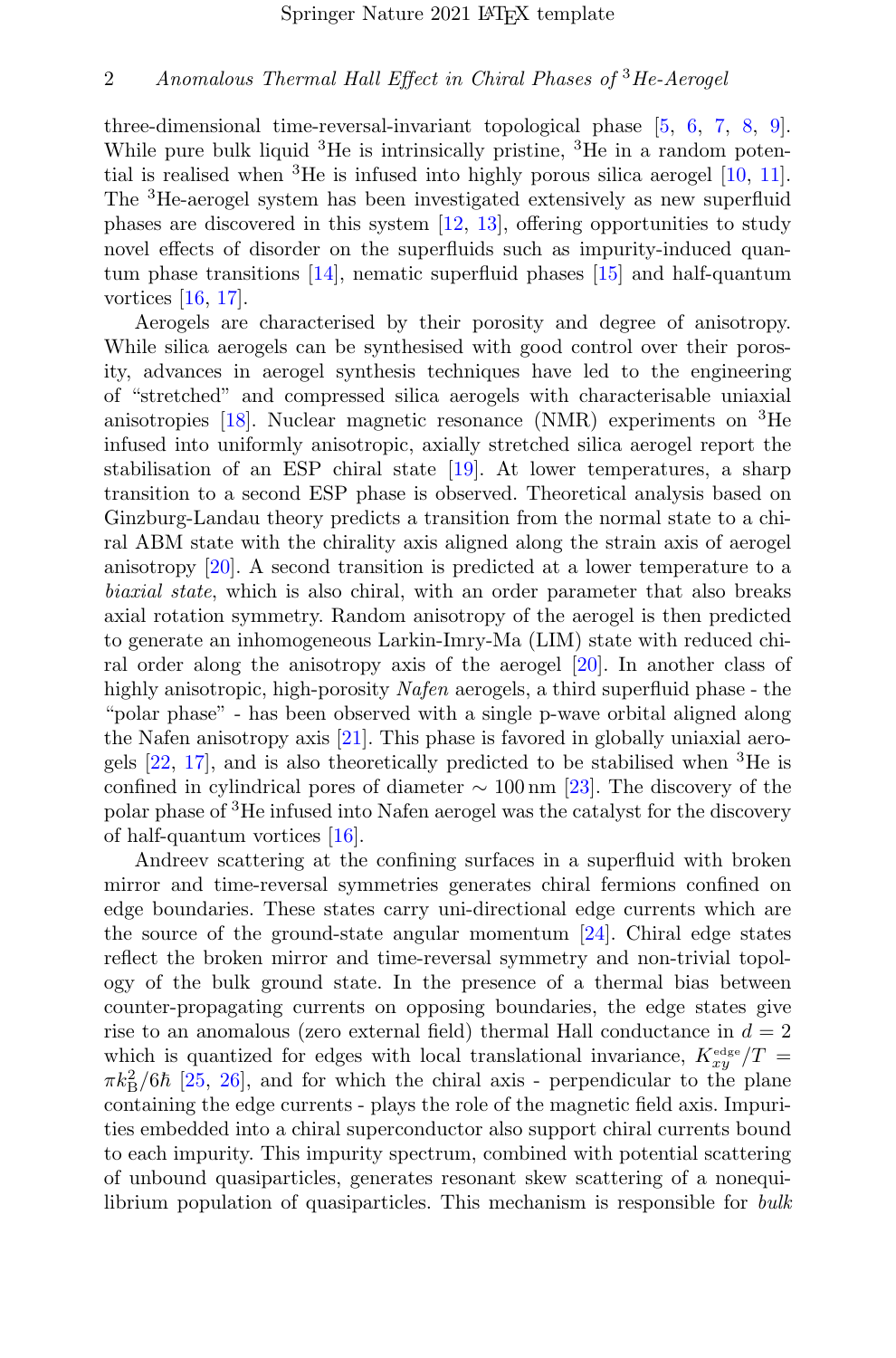anomalous Hall effects [\[3,](#page-13-2) [27\]](#page-14-20). In contrast to the quantized edge current for idealized boundaries, the impurity-induced anomalous Hall effect depends on the impurity cross-section, Fermi surface topology and Chern number of the chiral superconductor. Thus, the observation of an anomalous thermal Hall current can be used as direct detection of broken mirror and time-reversal symmetries, and can also reveal the Chern number in putative topological superconductors such as  $UPt_3$ ,  $UTe_2$ ,  $Sr_2RuO_4$  [\[27\]](#page-14-20). In this paper, we report theoretical calculations of anomalous thermal Hall transport for the ABM phase of superfluid <sup>3</sup>He confined in anisotropic silica aerogels. Observation of an anomalous thermal Hall effect in superfluid <sup>3</sup>He infused into anisotropic aerogels would provide direct evidence of the theoretical prediction [\[20\]](#page-14-13) that the ESP state identified by NMR [\[19\]](#page-14-12) in stretched silia aerogel is the chiral ABM state.

The linear response of a system to a weak perturbation, in this case a thermal bias or local temperature gradient, depends on the equilibrium state of the system, particularly the spectral function for quasiparticles and Cooper pairs, as well as the distribution of excitations. For systems with quenched disorder, i.e. <sup>3</sup>He infused into silica aerogel, additional statistical averaging is required.

# Impurity Scattering Model for <sup>3</sup>He in Aerogel

High-porosity (e.g. 98%) silica aerogels are random solids with fractal correlations composed of silica clusters and strands of typical diameter  $d \simeq 3 \text{ nm}$ , with most probable strand separation  $\xi_a \sim 40 \text{ nm}$ , also referred to as the aerogel correlation length. The size of a typical cluster or strand is large compared to the Fermi wavelength,  $k_f^{-1} \sim 0.1 \,\text{nm}$ , but is small compared to the coherence length,  $\xi_0 \simeq 20 - 80$  nm over the full pressure range, which is the size of Cooper pairs. Thus, the simplest model for <sup>3</sup>He infused into aerogel is to treat the aerogel as a coarse-grained distribution of impurities that scatter otherwise ballistic <sup>3</sup>He quasiparticles. In the limit  $\xi_0 \gg \xi_a$  then <sup>3</sup>He in aerogel is well described by a *homogeneous*, isotropic scattering medium (IHSM) with a mean-free path determined by the structure of aerogel [\[28\]](#page-15-0). This limit is achieved at low pressures near the quantum critical pressure, but at high pressures the structure correlations of the aerogel become relevant [\[29\]](#page-15-1). Here, we consider the simplest IHSM which is parametrized by a mean density of scattering impurities,  $\bar{n}_s$ , and scattering cross-section,  $\sigma$ , for point-like impurities, and we neglect the effects of aerogel correlations. The latter can be included if refined predictions are needed for comparison with future experiments.

The equilibrium retarted (R) and advanced (A) propagators for quasiparticles and Cooper pairs in <sup>3</sup>He-Aerogel obey Eilenberger's quasiclassical transport equations [\[30\]](#page-15-2),

$$
\left[\varepsilon\widehat{\tau}_{3} - \widehat{\Sigma}^{R,A} - \widehat{\Delta}, \widehat{g}^{R,A}\right] + i\boldsymbol{v}_{\boldsymbol{p}} \cdot \boldsymbol{\nabla} \widehat{g}^{R,A} = 0
$$
\n(1)

and the normalization conditions,

$$
\left[\hat{g}^{R,A}\right]^2 = -\pi^2 \hat{1},\tag{2}
$$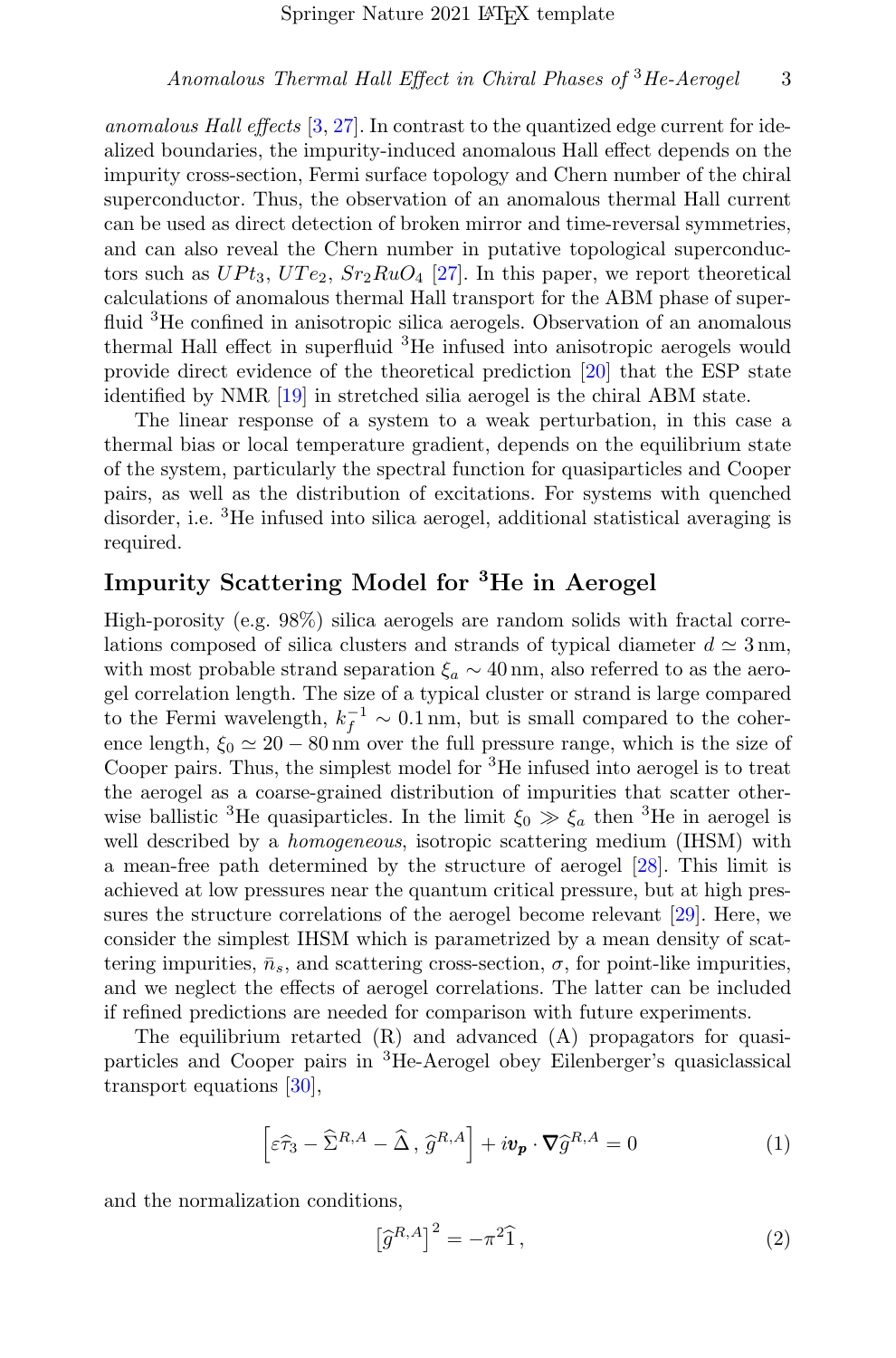where  $\hat{\tau}_i$  (j = 1, 2, 3) are the Pauli matrices and  $\hat{1}$  is the corresponding unit matrix in Nambu space,  $\widehat{\Delta}$  is the mean-field pairing self energy (order parameter) and  $\widehat{\Sigma}^{R,A}$  is the impurity self-energy, which in general renormalizes both the quasiparticle energies and pairing self energy. For homogeneous equilibrium, coarse-grain averaged over the impurity distribution, the equilibrium propagators reduce to

<span id="page-3-0"></span>
$$
\widehat{g}^{R,A}(\hat{\boldsymbol{p}},\varepsilon) = -\pi \frac{\tilde{\varepsilon}^{R,A}(\hat{\boldsymbol{p}},\varepsilon)\widehat{\tau}_3 - \tilde{\Delta}(\hat{\boldsymbol{p}},\varepsilon)}{\sqrt{|\tilde{\Delta}(\hat{\boldsymbol{p}},\varepsilon)|^2 - (\tilde{\varepsilon}^{R,A}(\hat{\boldsymbol{p}},\varepsilon))^2}},
$$
\n(3)

where  $\tilde{\varepsilon}^{R,A} = \varepsilon \pm i0^+ - \sum_{\text{imp}}^{R,A} (\hat{\mathbf{p}}, \varepsilon)$ , and  $\tilde{\Delta}^{R,A} = \Delta(\hat{\mathbf{p}}) + \Delta_{\text{imp}}^{R,A} (\hat{\mathbf{p}}, \varepsilon)$ , (4) are the impurity renormalized excitation spectrum and order parameter. The Nambu representation of the mean field order parameter for the chiral p-wave ESP state with  $\hat{\mathbf{l}} = \hat{\mathbf{z}}$  and  $\hat{\mathbf{d}} = \hat{\mathbf{z}}$  is

$$
\widehat{\Delta}(\widehat{\boldsymbol{p}}) = \frac{\Delta}{\sqrt{2}} \begin{pmatrix} 0 & \sigma_x \sin \theta_{\widehat{\boldsymbol{p}}} e^{+i\phi_{\widehat{\boldsymbol{p}}}} \\ \sigma_x \sin \theta_{\widehat{\boldsymbol{p}}} e^{-i\phi_{\widehat{\boldsymbol{p}}}} & 0 \end{pmatrix} = \frac{\Delta}{\sqrt{2}} \left( \sigma_x \widehat{\boldsymbol{p}}_x \widehat{\tau}_1 - \sigma_x \widehat{\boldsymbol{p}}_y \widehat{\tau}_2 \right) . (5)
$$

For the IHSM of <sup>3</sup>He infused into silica aerogel the off-diagonal impurity self energy vanishes,  $\hat{\Delta}_{\text{imp}} \equiv 0$ ; this result follows for any unconventional order parameter for which  $\langle \hat{\Delta}(\hat{\boldsymbol{p}}) \rangle_{\hat{\boldsymbol{p}}} = 0$ . The pairing self energy is then determined by the BCS gap equation,

$$
\Delta(\hat{\mathbf{p}}) = \int_{-\varepsilon_c}^{+\varepsilon_c} \frac{d\varepsilon}{4\pi i} \int d^2 \mathbf{p}' \lambda(\hat{\mathbf{p}} \cdot \hat{\mathbf{p}}') \mathrm{Im} \frac{\Delta(\hat{\mathbf{p}}')}{\sqrt{|\Delta(\hat{\mathbf{p}}')|^2 - \tilde{\varepsilon}^R(\hat{\mathbf{p}}', \varepsilon)^2}} \times \tanh\left(\frac{\varepsilon}{2T}\right), (6)
$$

where  $\lambda(\hat{\mathbf{p}}, \hat{\mathbf{p}}') = 3\lambda_1(\hat{\mathbf{p}} \cdot \hat{\mathbf{p}}')$  for p-wave pairing and  $\int d^2\mathbf{p}'(\ldots) \equiv \langle (\ldots) \rangle_{\mathbf{p}'}$  is the average over the Fermi surface. The cutoff  $\varepsilon_c$  and pairing interaction  $\lambda_1$ are eliminated in favour of  $T_c$  for the transition in pure bulk <sup>3</sup>He using the linearized gap equation. Scattering by the aerogel suppresses the transition temperature depending on the scattering cross section and the magnitidue of the impurity density [\[28\]](#page-15-0). The cross section for quasiparticle-aerogel scattering is obtained from T-matrix (retarded 'R' and advanced 'A'),

<span id="page-3-1"></span>
$$
\widehat{T}^{R,A}(\boldsymbol{p},\boldsymbol{p}';\varepsilon)=\widehat{U}(\boldsymbol{p},\boldsymbol{p}')+N_f\int d\boldsymbol{p}''\,\widehat{U}(\boldsymbol{p},\boldsymbol{p}'')\,\widehat{g}^{R,A}(\boldsymbol{p}'',\varepsilon)\,\widehat{T}^{R,A}(\boldsymbol{p}'',\boldsymbol{p}';\,\varepsilon). \tag{7}
$$

The T-matrix describes multiple scattering of quasiparticles by the impurity potential. The main subtlety is that the Bethe-Salpeter equation depends on the exact propagator,  $\hat{g}^{R,A}$ , including the self-energy corrections from the scat-<br>terms modum, which must be calculated self-consistently with the solution tering medium, which must be calculated self-consistently with the solution for the T-matrix.

For *normal* <sup>3</sup>He in aerogel described by the IHSM,  $\hat{U} = U_0 \hat{1}$  is the strength of the s-wave scattering potential. Thus, the normal-state propagator in equilibrium simplifies to  $\hat{g}_{N}^{R,A} = \mp i\pi \hat{\tau}_{3}$ , with the result

$$
\widehat{T}_{N}^{R/A} = \frac{1}{\pi N_f} \sin \delta_0 e^{\mp i \delta_0 \widehat{\tau}_3},\qquad(8)
$$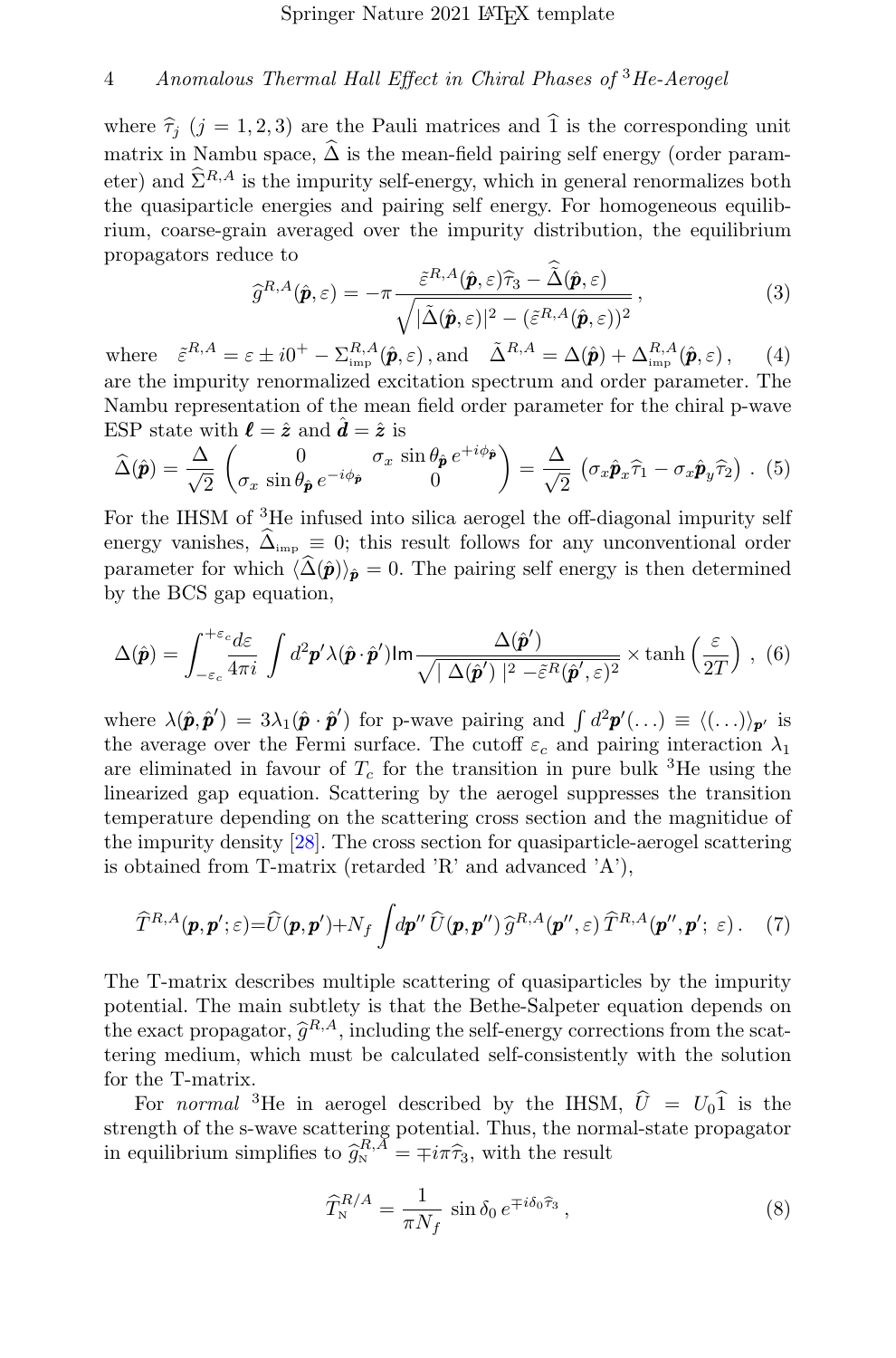Anomalous Thermal Hall Effect in Chiral Phases of  ${}^{3}He$ -Aerogel 5

where  $\delta_0$  is the s-wave scattering phase shift defined by  $\delta_0 = \tan^{-1}(\pi N_f U_0)$ . In this IHSM, the mean density of impurities,  $\bar{n}_s$ , and scattering rate for normalstate quasiparticles,  $\hbar/\tau_{\rm N}$ , are related to the mean free path  $l = v_f \tau_{\rm N}$  and scattering cross section

$$
\bar{n}_s = \frac{1}{\sigma \ l} \quad \text{with} \quad \sigma = \frac{4\pi\hbar^2}{p_f^2} \bar{\sigma},\tag{9}
$$

where the normalized cross section,  $\bar{\sigma}$  is related to the scattering potential by

$$
\bar{\sigma} = \frac{(\pi N_f U_0)^2}{1 + (\pi N_f U_0)^2} = \sin^2 \delta_0, \qquad (10)
$$

and ranges from  $\bar{\sigma} \approx 0$  (weak scattering/Born limit) to  $\bar{\sigma} \rightarrow 1$  (strong scattering/Unitarity limit). In the IHSM the corresponding impurity self-energy is given by the forward scattering limit of the T-matrix, which for s-wave scattering is simply,

<span id="page-4-0"></span>
$$
\widehat{\Sigma}^{R,A,K} = \bar{n}_s \,\widehat{T}^{R,A,K} \,. \tag{11}
$$

Thus, for normal-state quasiparticles in equilibrium we obtain,

$$
\widehat{\Sigma}_{\rm N}^{R,A} = \frac{\bar{n}_s}{\pi N_f} \sin \delta_0 \cos \delta_0 \widehat{1} \mp i \frac{\bar{n}_s}{\pi N_f} \sin^2 \delta_0 \widehat{\tau}_3. \tag{12}
$$

The unit matrix term drops out of the transport equation and does not contribute to static physical properties. The  $\hat{\tau}_3$  terms is purely imaginary and represents the scattering rate of normal-state quasiparticles by the medium of impurites,

$$
\frac{\hbar}{\tau_{\rm N}} = \frac{\bar{n}_s}{\pi N_f} \sin^2 \delta_0 \,,\tag{13}
$$

and corresponding mean-free path,  $l = v_f \tau_{N}$ . In what follows we use the parameters, l and  $\bar{\sigma}$  to characterize aerogel scattering.

Below the superfluid transition impurity scattering leads to pair breaking, suppression of the  $T_c$  and the order parameter, and to the formation of a subgap quasiparticle spectrum. The latter plays a key role in the low temperature transport properties, and is visible in the quasiparticle density of states (DOS),  $N(\varepsilon) = N_f \int d^2 \mathbf{p} \left[ -\frac{1}{\pi} \text{Im} \, g^R(\mathbf{p}, \varepsilon) \right],$  $N(\varepsilon) = N_f \int d^2 \mathbf{p} \left[ -\frac{1}{\pi} \text{Im} \, g^R(\mathbf{p}, \varepsilon) \right],$  $N(\varepsilon) = N_f \int d^2 \mathbf{p} \left[ -\frac{1}{\pi} \text{Im} \, g^R(\mathbf{p}, \varepsilon) \right],$  in Fig. 1 for a mean free path of  $l = 113 \text{ nm}$ , pressures of  $p = 14.1$  bar and  $p = 26.0$  bar and as a function of the dimensionless cross section. Note that the superfluid becomes gapless away from the Born limit, with a large DOS at the Fermi level in the unitarity limit.

The equilibrium solutions for  $\hat{g}^{R,A}, \hat{\Sigma}^{R,A}$  and  $\hat{\Delta}$  are essential for calculating binor response functions. The resulting solutions for the poposition the linear response functions. The resulting solutions for the nonequilibrium propagator,  $\delta \hat{g}^{R,A,K}$ , the corresponding T-matrix,  $\hat{T}^{R,A,K}$  and self-energy,  $\delta \hat{\Sigma}^{R,A,K}$  are calculated and reported in the Appendix. These functions are the  $\delta \hat{\Sigma}^{R,A,K}$ , are calculated and reported in the Appendix. These functions are the key components for calcuating the nonequilibrium heat current. In what follows we summarize our results for the longitudinal thermal conductivity and the anomalous Hall current.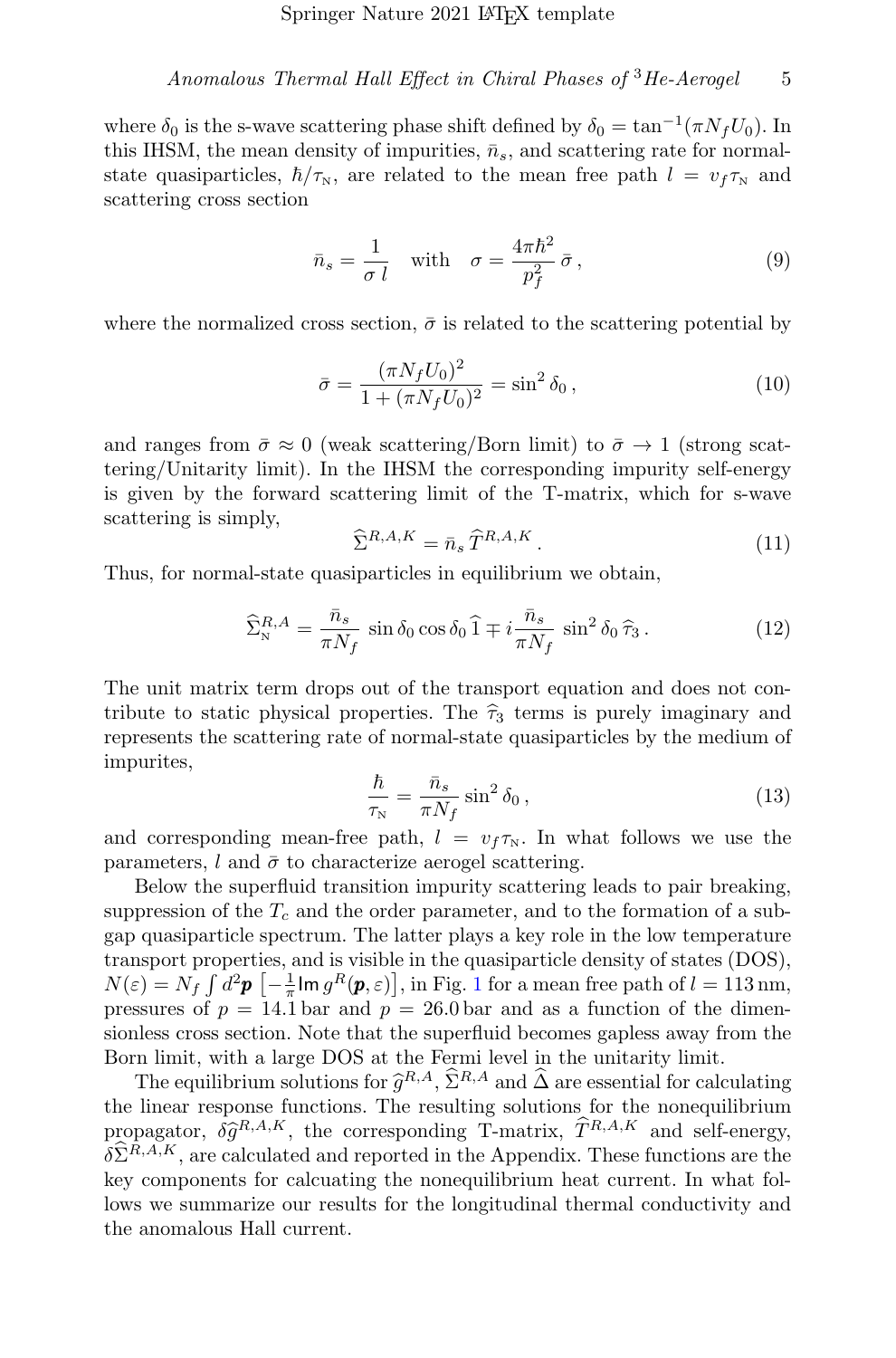

<span id="page-5-0"></span>**Fig. 1** Density of states for the chiral ABM state of <sup>3</sup>He in aerogel with  $\ell = 113 \text{ nm}$  at pressures  $p = 14.1$  bar (left panel) and  $p = 26$  bar (right panel) for reduced temperature  $T = 0.2T_c$  over a range of impurity cross sections.

### Heat Transport in the Chiral A phase in Aerogel

For a thermal gradient,  $\nabla T$ , the linear response relation for the heat current density in the absence of a mass transport current is

$$
\boldsymbol{j}_{\varepsilon} = -\overset{\leftrightarrow}{K} \cdot \boldsymbol{\nabla} T \,, \quad \text{where} \quad \overset{\leftrightarrow}{K} \begin{pmatrix} K_{xx} & K_{xy} & 0 \\ -K_{xy} & K_{xx} & 0 \\ 0 & 0 & K_{zz} \end{pmatrix} \,, \tag{14}
$$

is the thermal conductivity tensor allowed by chiral symmetry. Here we consider an in-plane thermal gradient, e.g.  $\nabla T = (\partial T/\partial x)\hat{x}$ , in which case the longitudinal heat current is  $j_x = -K_{xx} (\partial T / \partial x)$  and the transverse "Hall" current is  $j_y = -K_{xy}(\partial T/\partial x)$ .

In order to calculate the conductivity tensor we use Keldysh's formulation [\[31\]](#page-15-3) of nonequilibrium quasiclassical theory [\[30,](#page-15-2) [32,](#page-15-4) [33,](#page-15-5) [34\]](#page-15-6). This theory extends the microscopic formulation of Fermi liquid theory to include Cooper pair formation and condensation. The theory describes equilibrium and nonequilibrium phenomena over length scales larger than the Fermi wavelength,  $k_f^{-1}$ , and time scales longer than the inverse Fermi energy  $\hbar/E_f$ . We follow the formalism of Ref. [\[35\]](#page-15-7), and include additional technical steps related to this analysis in the Appendix. In particular, the heat current density can be calculated from the Keldysh propagator,  $\hat{g}^K$ ,

<span id="page-5-1"></span>
$$
\boldsymbol{j}_{\varepsilon} = N_f \int d^2 \boldsymbol{p} \int \frac{d\varepsilon}{4\pi i} \left[ \varepsilon \, \boldsymbol{v}_{\hat{\boldsymbol{p}}} \right] \, \text{Tr} \left\{ \widehat{g}^K(\boldsymbol{p}, \varepsilon) \right\},\tag{15}
$$

where  $\varepsilon \mathbf{v}_{\hat{p}}$  is the heat current carried by a normal-state quasiparticle,  $N_f$  is the normal-state density of states at the Fermi level. The integration is an average over all trajectories defined by momenta on the Fermi surface,  $\mathbf{p} = p_f \hat{\mathbf{p}}$ , which for <sup>3</sup>He are the unit vectors normal to the Fermi sphere,  $\hat{p}$ , i.e. an angular integral  $\int d^2\mathbf{p}(\ldots)$ , combined with integration over the spectrum and trace over the distribution functions for the branches of nonequilibrium Bogoliubov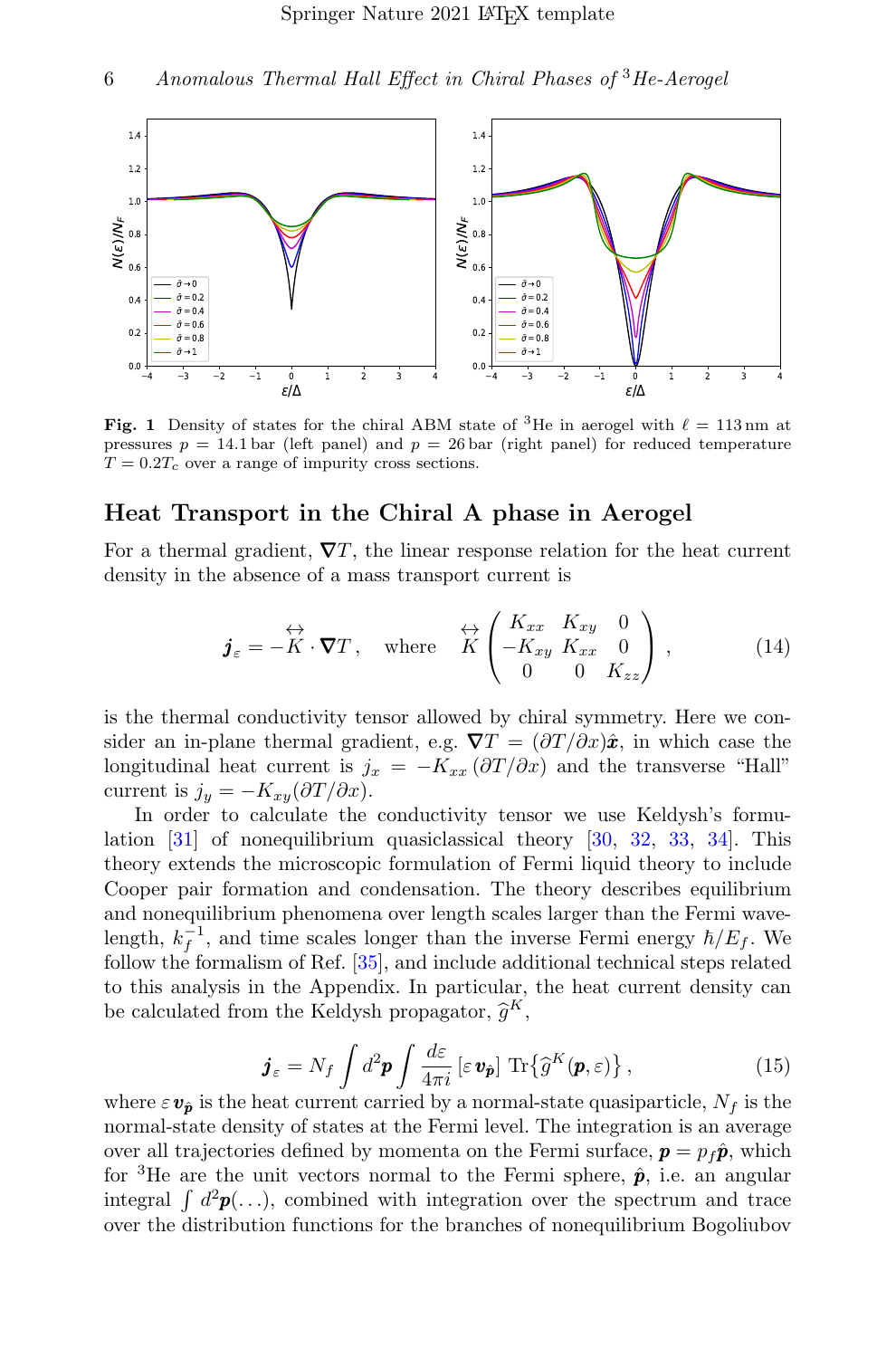quasiparticles. The spectral function, nonequilibrium distribution function and coherence factor for heat transport are encoded in the nonequilibrium Keldysh propagator,  $\hat{g}^K(\hat{p}, \varepsilon)$ ; the calculation of which is outlined in the Appendix.<br>Theoretical results for the longitudinal heat current of <sup>3</sup>He based on

Theoretical results for the longitudinal heat current of <sup>3</sup>He based on the IHSM were reported by the authors in Ref. [\[36\]](#page-15-8). However, we neglected the nonequilibrium correction to the off-diagonal impurity self energy, i.e. "vertex corrections" in the diagrammatic formulation of the Kubo response function. Since the perturbation,  $\propto v_{\hat{p}} \cdot \nabla T$ , has p-wave  $(l = 1)$  symmetry; and the offdiagonal propagator and self-energies belong to the same  $(l = 1)$  channel, the vertex correction is non-zero even within the IHSM, where impurity scattering is isotropic (i.e.  $l = 0$  channel only) [\[27\]](#page-14-20). In particular,

$$
K_{ij} = (K_{xx}^d + K_{xx}^a)(\delta_{ij} - \hat{\mathbf{z}}_i \hat{\mathbf{z}}_j) + (K_{zz}^d + K_{zz}^a)\hat{\mathbf{z}}_i \hat{\mathbf{z}}_j + K_{xy}^a(\hat{\mathbf{x}}_i \hat{\mathbf{y}}_j - \hat{\mathbf{y}}_i \hat{\mathbf{x}}_j),
$$
(16)

where  $K_{ij}^d$  are the diagonal contributions to the thermal conductivity omitting the vertex corrections. These terms and the vertex corrections,  $K_{ij}^a$ ,

<span id="page-6-0"></span>
$$
K_{\{x_y\}}^a = \{\mp\} \Gamma_N \frac{N_f v_f^2 \Delta^2}{4\pi T^2} \int d\varepsilon \,\varepsilon^2 \operatorname{sech}^2\left(\frac{\varepsilon}{2T}\right) \times \operatorname{Im}[\varepsilon^R]^2 \mathcal{B}^2(\varepsilon) \left\{\operatorname{Re}\atop \operatorname{Im}\right\} \left[\frac{\bar{T}_+^R [\bar{T}_-^R]^*}{1 + \Gamma_N \,\bar{T}_+^R [\bar{T}_-^R]^* \mathcal{A}(\varepsilon)}\right],\tag{17}
$$

are discussed in detail in the Appendix. In Eq. [\(17\)](#page-6-0)  $\Delta$  is the amplude of the Aphase order parameter, and  $\tilde{\varepsilon}^R$ , the Fermi surface averages for  $\mathcal{A}(\varepsilon)$  and  $\mathcal{B}(\varepsilon)$ , and the normalized T-matrix amplitudes,  $\bar{T}_{\pm}^{R}$  are defined in the Appendix. Note also that  $\Gamma_{\rm N} = \frac{\bar{n}_s \bar{\sigma}}{\pi N_f}$  is the normal-state scattering rate in the aerogel.

In the absence of vertex corrections, our result obtained in Appendix Eq.  $(A.22)$  reduces to the that obtained in Ref. [\[35\]](#page-15-7). The vertex correction obtained here for the longitudinal conductivty,  $K_{xx}^a$ , is a small correction of order a few percent to the result for  $K_{xx}^d$  of <sup>3</sup>He-A reported in Ref. [\[36\]](#page-15-8), and barely resolvable as shown in Fig.  $2(a)$  $2(a)$ . However, the Hall conductivity is due entirely to the vertex correction,  $K_{xy}^{a}$ . It has a small prefactor when compared to the longitudinal conductivity at  $T_c$  as shown in Fig. [2\(](#page-7-0)b).

The physical mechanism responsible for the Hall conductivity in Eq. [\(17\)](#page-6-0) is branch conversion scattering by the chiral order parameter induced by potential scattering in the presence of the thermal gradient. In branch conversion scattering a quasiparticle converts to a quasihole with the addition of a Cooper pair to the condensate, and thus acquires angular momentum of  $-\hbar$ , and similarly a quasihole can scatter into a quasiparticle, removing a Cooper pair and acquiring angular momentum  $+\hbar$ . The impurity potential and bound state spectrum also break particle-hole symmetry, as reflected by the term  $\textsf{Im} \tilde{\varepsilon}^R(\varepsilon)$ , for any  $0 < \bar{\sigma} < 1$ , resulting in a net transfer of angular momentum between the condensate and the scattered quasiparticles, and as a result a transverse Hall current [\[27,](#page-14-20) [3\]](#page-13-2). The conductivity is sensitive to the quasiparticle mean free path, l, and the pressure via the pair-breaking ratio,  $\xi_0/l = \hbar v_f / 2\pi \tau_{\rm N} T_c$ , and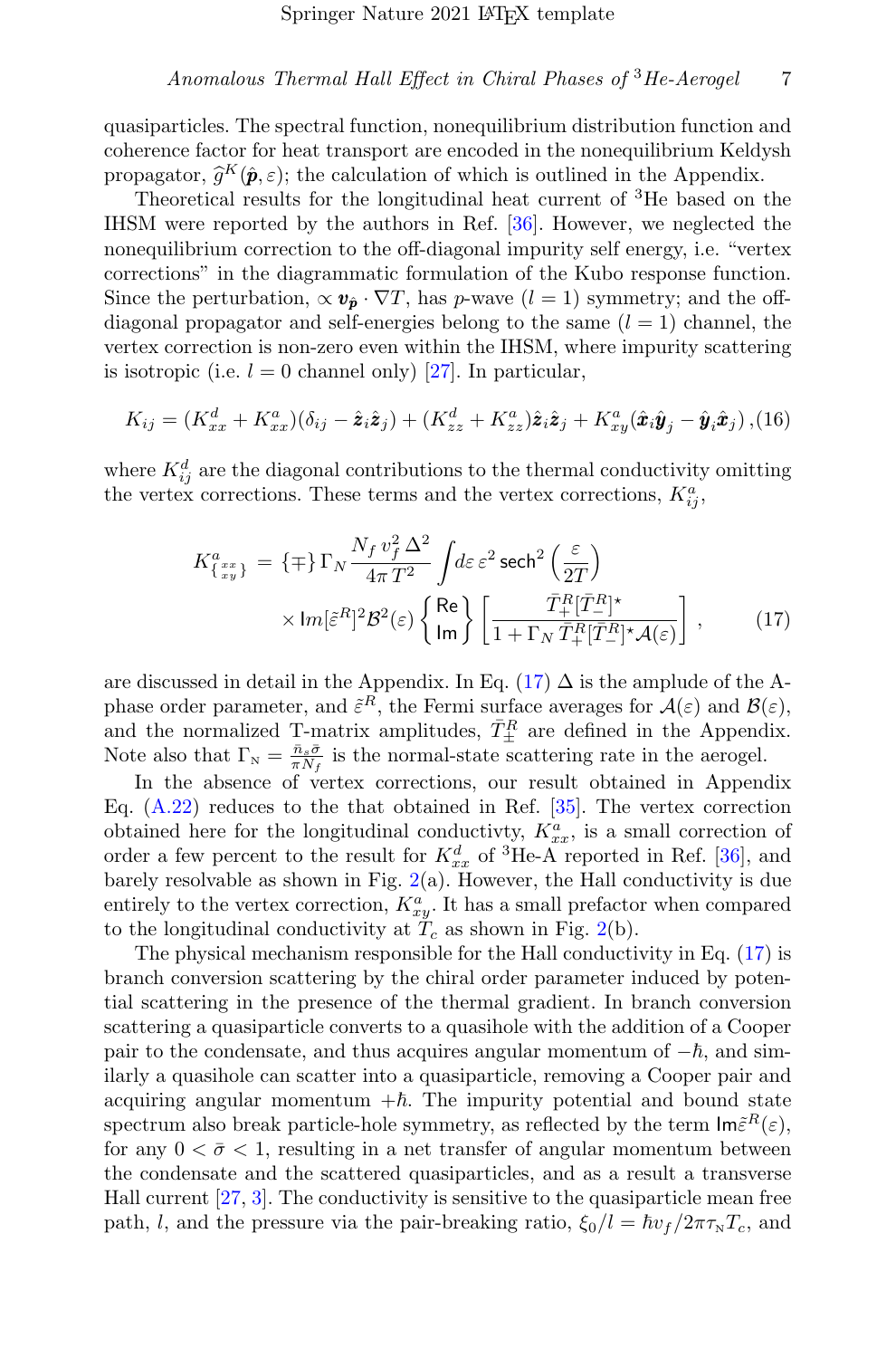

<span id="page-7-0"></span>Fig. 2 (a) Longitudinal conductivity  $K_{xx}$  for <sup>3</sup>He-A in 98% porous aerogel with  $\ell \parallel \hat{z}$ . The solid black line is the theoretical result for  $l = 205 \,\text{nm}$  in the Born limit. The green dashed curve includes the vertex correction  $K_{xx}^a$ . Red circles are data from Ref. [\[37\]](#page-15-9). (b) Hall conductivity  $K_{xy}$  normalized to the normal-state conductivity at  $T_c$ . The linear onset of  $K_{xy}$ , maximum at intermediate temperature and suppression at low temperature are characteristic signatures of branch conversion scattering. The pressures and mean free path of  $l = 113$  nm correspond to the experiments reported in Ref. [\[19\]](#page-14-12) for the ESP state identified by NMR, and predicted in Ref. [\[20\]](#page-14-13) to be the chiral ABM state with  $\ell \parallel \hat{z}$ . Solid lines correspond to  $\bar{\sigma} = 0.6$ . Note the small magnitude of  $K_{xy}$  compared to  $K_{\rm N}(T_c)$ .

the dimensionless cross section,  $\bar{\sigma}$ , which reflects the degree of particle-hole asymmetry. In particular, impurity-induced particle-hole asymmetry vanishes in the Born limit,  $\bar{\sigma} \to 0^+$ , and also in the unitarity limit,  $\bar{\sigma} = 1$ . This is evident in the vanishing of  $K_{xy}$  in these two limits. The Hall conductivity  $K_{xy}$ is maximum for  $\bar{\sigma} \approx 0.6$ , and peaks at  $T/T_c \approx 0.6 - 0.7$ . The maximum is suppressed and shifts to lower temperature as  $\bar{\sigma} \rightarrow 1$  as shown in Fig. [2\(](#page-7-0)b).

### Conclusion and Outlook

Anomalous (zero field) Hall transport is a signature of broken mirror and time-reversal symmetry in chiral condensates, and can be used as an experimental test for chirality of superfluid phases stabilised in anisotropic aerogels. The temperature dependence of the anomalous thermal Hall conductivity is a signature of branch conversion scattering by the chiral order parameter. The magnitude of the Hall conductivity is typically a few percent of the normalstate conductivity at  $T_c$  for typical high porosity aerogels. The anomalous Hall conductivity is sensitive to the mean free path for quasiparticles set by the aerogel and to the particle-hole asymmetry induced by impurity scattering, the latter parametrised by the dimensionless scattering cross-section  $0 \leq \bar{\sigma} \leq 1$ in the IHSM for point impurities. Thus, the Hall conductivity vanishes in the limits where the impurity-induced particle-hole asymmetry vanishes viz, both Born  $(\bar{\sigma} \to 0)$  and unitarity  $(\bar{\sigma} \to 1)$  scattering limits. Finite size impurities ensure that particle-hole symmetry is broken by scattering in one of more channels [\[27\]](#page-14-20). We hope these quantitative predictions for Hall conductivity will motivate new experiments to test theoretical predictions for chiral phases of <sup>3</sup>He in anisotropic aerogels.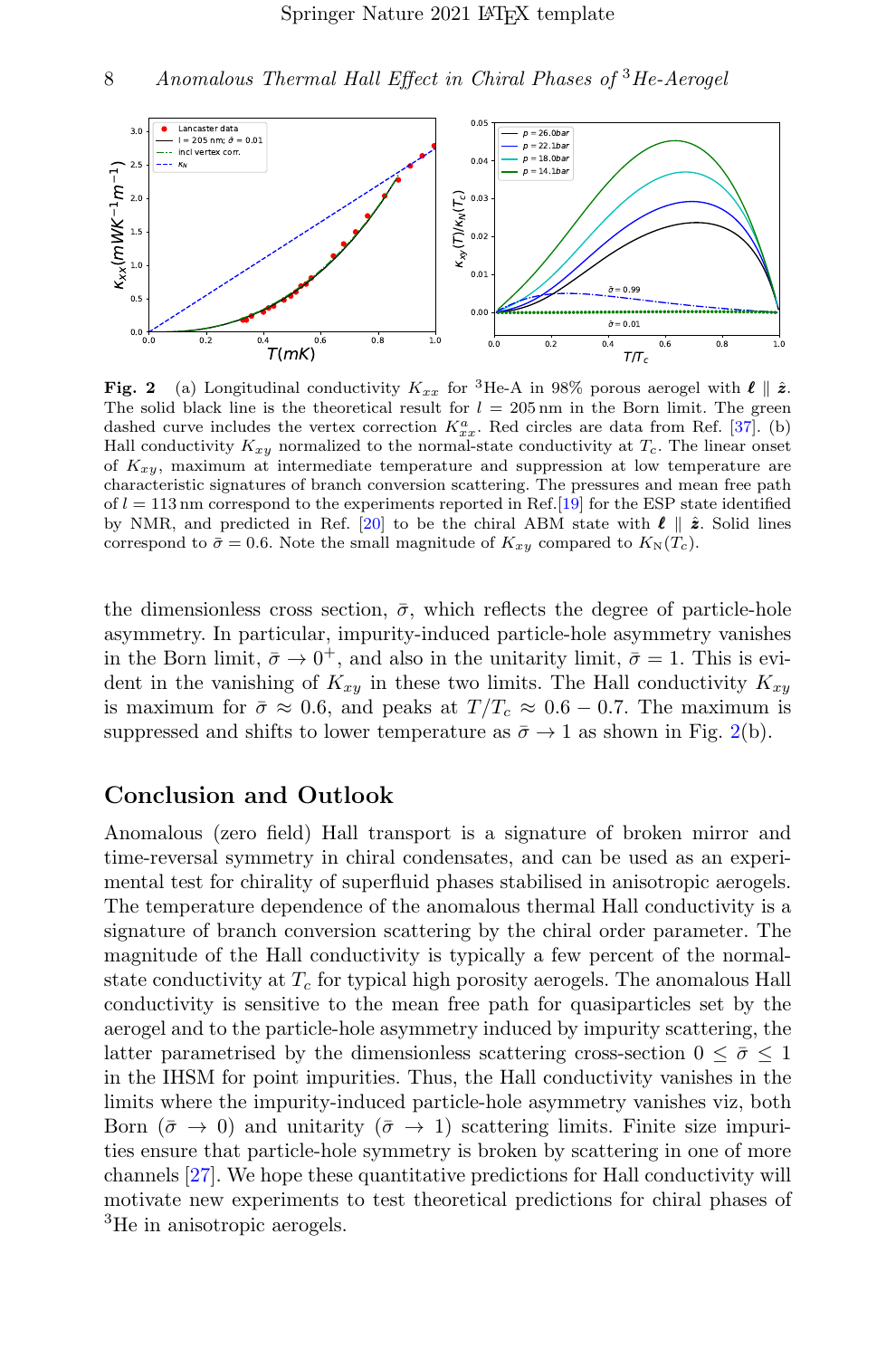We expect anomalous thermal Hall transport to occur in superfluid <sup>3</sup>He-A confined in thin cavities for which scattering by an atomically rough surface plays the role of impurity scattering. In this case skew scattering by the top and bottom surfaces of the cavity will generate a component of the heat current in the plane parallel to the surface and transverse to the thermal gradient. In addition, the spectrum of gapless Weyl fermions confined along the edges of the cavity are predicted to generate a quantised anomalous thermal Hall conductivity [\[25,](#page-14-18) [26\]](#page-14-19). An analysis of the relative importance of the surface and edge contributions to  $K_{x,y}$  for <sup>3</sup>He-A confined in thin cavities will be discussed in a separate report. More broadly the impurity-induced anomalous thermal Hall effect can provide a powerful bulk transport probe to test for broken timereversal and mirror symmetry in putative topological chiral superconductors such as  $Sr<sub>2</sub>RuO<sub>4</sub>$ , UPt<sub>3</sub>, and UTe<sub>2</sub>.

Acknowledgments. The research of JAS was supported by US NSF Grant DMR-1508730. PS thanks Royal Holloway University of London for support. We thank Wave Ngampruetikorn for important discussions.

## Appendix

The nonequilibrium quasiclassical equation for the Keldysh propagator,  $\hat{g}^K$ , is given by [35] given by [\[35\]](#page-15-7)

$$
\left[\varepsilon\widehat{\tau}_{3} - \widehat{\Delta}, \widehat{g}^{K}\right]_{\circ} + i\mathbf{v}_{\widehat{p}} \cdot \nabla \widehat{g}^{K} - \widehat{\Sigma}^{R} \circ \widehat{g}^{K} + \widehat{g}^{K} \circ \widehat{\Sigma}^{A} - \widehat{\Sigma}^{K} \circ \widehat{g}^{A} + \widehat{g}^{R} \circ \widehat{\Sigma}^{K} = 0, (A.1)
$$

where the convolution product is defined as,

$$
\widehat{a} \circ \widehat{b}(\widehat{\boldsymbol{p}}, \boldsymbol{R}, \varepsilon, \varepsilon') = \int \frac{d\varepsilon''}{2\pi} \widehat{a}(\widehat{\boldsymbol{p}}, \boldsymbol{R}, \varepsilon, \varepsilon'') \widehat{b}(\widehat{\boldsymbol{p}}, \boldsymbol{R}, \varepsilon'', \varepsilon')
$$
(A.2)

The Keldysh propagator also satisfies the Keldysh extension of the normalization condition

$$
\hat{g}^R \circ \hat{g}^K + \hat{g}^K \circ \hat{g}^A = 0.
$$
\n(A.3)

In the linear response regime the propagators  $\hat{g}^{R,A,K}$  can be expressed as perturbative corrections  $\delta \hat{g}^{R,A,K}$  to the equilibrium propagators external<br>perturbations(thermal gradient in this case) perturbations(thermal gradient in this case),

$$
\widehat{g}^{R,A,K} = \widehat{g}_0^{R,A,K} + \delta \widehat{g}^{R,A,K} \,. \tag{A.4}
$$

The equilibrium quasiclassical propagators are given by Eq. [\(3\)](#page-3-0) and self energies by Eq. [\(11\)](#page-4-0); they also determine the equilibrium Keldysh propagator and self energy,

<span id="page-8-0"></span>
$$
\begin{aligned}\n\hat{g}_0^K &= \hat{g}_0^R \,\phi_0 - \phi_0 \,\hat{g}_0^A \\
\hat{\Sigma}_0^K &= \hat{\Sigma}_0^R \,\phi_0 - \phi_0 \,\hat{\Sigma}_0^A \,,\n\end{aligned} \tag{A.5}
$$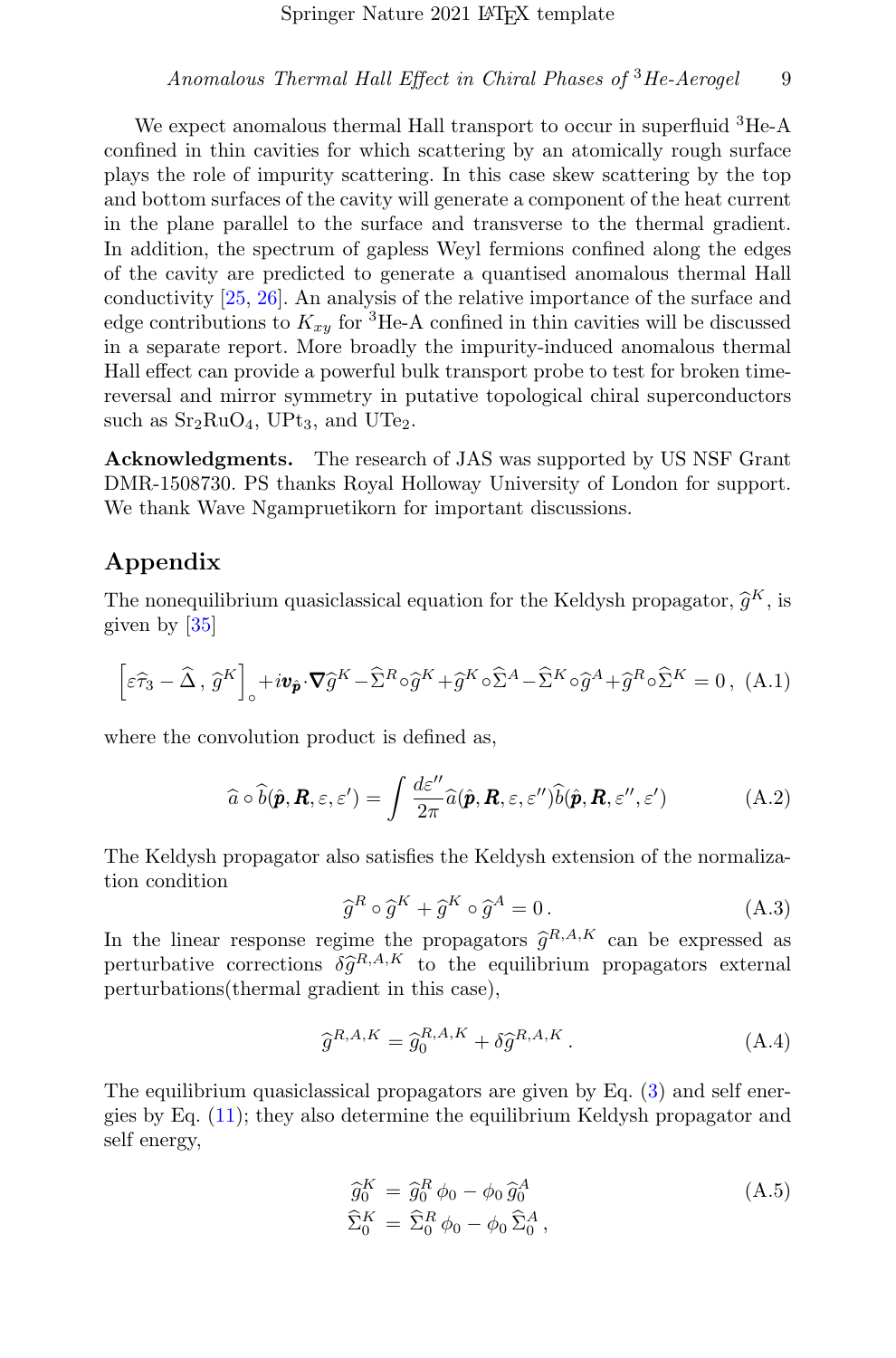where  $\phi_0(\varepsilon) = \tanh(\varepsilon/2T)$  is the equilibrium distribution function. For steady state nonequilibrium states considered here the convolution product simplifies to matrix multiplication in Nambu space.

The equations for the linear response functions simplify if we introduce the anomalous propagator and self-energy [\[34\]](#page-15-6),

<span id="page-9-0"></span>
$$
\delta \hat{g}^{K} = \delta \hat{g}^{R} \phi_{0} - \phi_{0} \delta \hat{g}^{A} + \delta \hat{g}^{a}, \qquad (A.6)
$$

$$
\delta \widehat{\Sigma}^K = \delta \widehat{\Sigma}^R \phi_0 - \phi_0 \, \delta \widehat{\Sigma}^A + \delta \widehat{\Sigma}^a \,. \tag{A.7}
$$

where  $\phi_0$  is now the *local* equilibrium distribution function parametrized by the local temperature,  $T(\mathbf{R})$ . We assume that the local temperature is sufficiently slowly varying that we need retain only the gradient  $\nabla T$ . The resulting linear equations for  $\delta \hat{g}^{R,A,a}$  reduce to,

<span id="page-9-1"></span>
$$
\left[\widehat{H}^{R,A},\,\delta\widehat{g}^{R,A}\right] + i\boldsymbol{v}_{\widehat{\boldsymbol{p}}} \cdot \boldsymbol{\nabla}\widehat{g}_0^{R,A} = +\left[\widehat{g}_0^{R,A},\,\delta\widehat{\Sigma}^{R,A}\right],\tag{A.8}
$$

where

$$
\widehat{H}^{R,A} = \tilde{\varepsilon}^{R,A}\widehat{\tau}_3 - \widehat{\Delta}(\widehat{\boldsymbol{p}}). \tag{A.9}
$$

For the anomalous propagator using Eqs.  $(A.5)$ ,  $(A.6)$  and  $(A.8)$  we obtain,

<span id="page-9-2"></span>
$$
\widehat{H}^R \,\delta \widehat{g}^a - \delta \widehat{g}^a \,\widehat{H}^A + i \boldsymbol{v}_{\hat{\boldsymbol{p}}} \cdot \boldsymbol{\nabla} \phi_0 \,\left[ \widehat{g}_0^R - \widehat{g}_0^A \right] = \delta \widehat{\Sigma}^a \,\widehat{g}_0^A - \widehat{g}_0^R \,\delta \widehat{\Sigma}^a \,. \tag{A.10}
$$

Thus, the driving perturbation is isolated on the left side of Eq. [\(A.10\)](#page-9-2) and the vertex corrections are on the right side. The linearized transport equations for  $\delta \hat{g}^{R,A,a}$  can be "inverted" efficiently using the normalization conditions expanded through linear order expanded through linear order,

$$
\hat{g}_0^{R,A} \, \delta \hat{g}^{R,A} + \delta \hat{g}^{R,A} \, \hat{g}_0^{R,A} = 0 \quad , \tag{A.11}
$$
\n
$$
\hat{g}_0^{R,A} \, \hat{g}^{R,A} = 0 \quad , \tag{A.12}
$$

$$
\widehat{g}_0^R \,\delta \widehat{g}^a + \delta \widehat{g}^a \,\widehat{g}_0^A = 0 \qquad , \tag{A.12}
$$

and the identity,

<span id="page-9-3"></span>
$$
\widehat{H}^{R,A} \equiv \tilde{\varepsilon}^{R,A}(\varepsilon)\widehat{\tau}_3 - \widehat{\Delta}(\widehat{\boldsymbol{p}}) = C^{R,A}(\boldsymbol{p}, \varepsilon) \,\widehat{g}_0^{R,A}(\boldsymbol{p}, \varepsilon) \,, \quad \text{(A.13)}
$$

where 
$$
C^{R,A} \equiv -\frac{1}{\pi} \sqrt{|\Delta(\hat{\mathbf{p}})|^2 - (\tilde{\varepsilon}^{R,A}(\varepsilon))^2}
$$
. (A.14)

The resulting equations for  $\delta \hat{g}^{R,A,a}$  become,

<span id="page-9-4"></span>
$$
\delta \hat{g}^{R,A} = -\frac{1}{2\pi^2 C^{R,A}} \,\hat{g}_0^{R,A} \left[ \hat{g}_0^{R,A}, \,\delta \hat{\Sigma}^{R,A} \right],\tag{A.15}
$$

$$
\delta \widehat{g}^a = \frac{\widehat{g}_0^R}{\pi^2 C_+^a} \left[ \widehat{g}_0^R - \widehat{g}_0^A \right] \times i \boldsymbol{v}_{\hat{\boldsymbol{p}}} \cdot \boldsymbol{\nabla} \phi_0 + \delta \widehat{\Sigma}^a \, \widehat{g}_0^A - \widehat{g}_0^R \, \delta \widehat{\Sigma}^a \,, \quad \text{(A.16)}
$$

where  $C_{+}^{a} = C^{R} + C^{A}$ .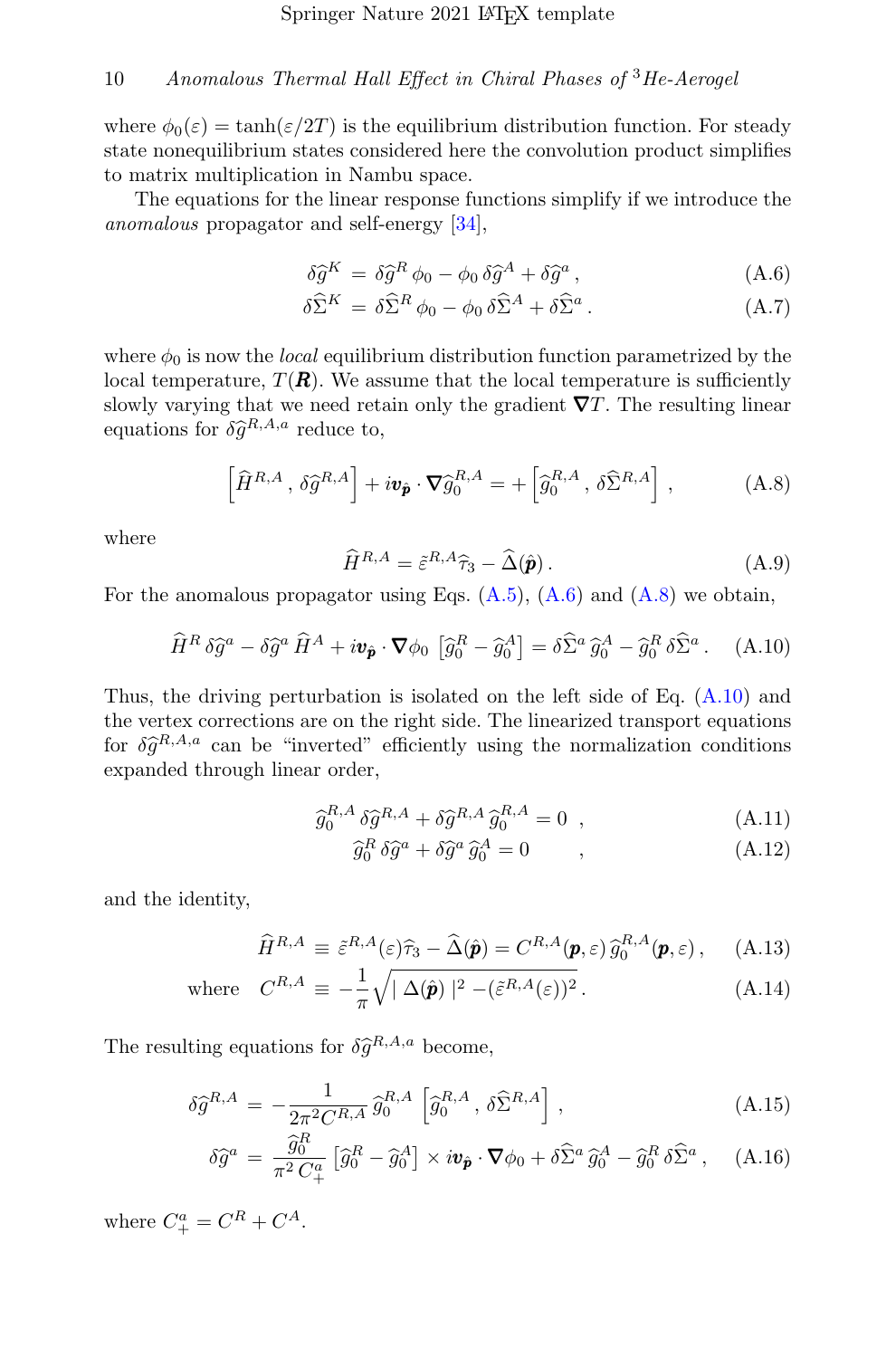In the IHSM for p-wave pairing we consider pure s-wave scattering  $(l = 0)$ , in which case the equilibrium T-matrix is diagonal,

$$
\widehat{T}^{R,A} = T_1^{R,A}\widehat{1} + T_3^{R,A}\widehat{\tau}_3\,,\tag{A.17}
$$

where  $T_{1,3}^{R,A}$  are easily obtained in terms of the components of the equilibrium propagator,  $\hat{g}_0$ , in Eq. [\(A.13\)](#page-9-3) and Eq. [\(7\)](#page-3-1) for  $\hat{T}^{R,A}$ . For the chiral A-phase with the orbital order parameter given by  $\Delta(\hat{\mathbf{p}}) = \Delta \sin \theta_{\hat{\mathbf{p}}} e^{i\phi_{\hat{\mathbf{p}}}}$ , where  $\theta_{\hat{\mathbf{p}}}$  ( $\phi_{\hat{\mathbf{p}}}$ ) is the polar (azimuthal) angle of  $\hat{p}$  relative to (in the plane perpendicular to) the chiral axis,  $\ell$ . The corresponding T-matrix components in the IHSM reduce to

$$
T_1^{R,A} = \frac{\sqrt{\bar{\sigma}}}{\pi N_f} \times \frac{\sqrt{(1-\bar{\sigma})}}{(1-\bar{\sigma}) - \bar{\sigma} G^{R,A}(\varepsilon)^2},
$$
(A.18)

$$
T_3^{R,A} = \frac{\sqrt{\bar{\sigma}}}{\pi N_f} \times \frac{\sqrt{\bar{\sigma}} G^{R,A}(\varepsilon)}{(1 - \bar{\sigma}) - \bar{\sigma} G^{R,A}(\varepsilon)^2},
$$
(A.19)

where

$$
G^{R,A}(\varepsilon) \equiv \left\langle \frac{\tilde{\varepsilon}^{R,A}(\varepsilon)}{\sqrt{\Delta^2 \sin^2 \theta_{\hat{\pmb{p}}}-\tilde{\varepsilon}^{R,A}(\varepsilon)^2}} \right\rangle_{\hat{\pmb{p}}}.
$$
(A.20)

The T-matrix determines the equilibrium sub-gap spectrum shown in Fig. [1,](#page-5-0) and also the vertex correction to the thermal conductivity tensor as shown below.

Heat current is carried by both quasiparticles and quasiholes, and as a result is proportional to the trace of the Keldysh propagator (c.f. Eq. [\(15\)](#page-5-1)). However, the trace of the local equilibrium retarded and advanced propagators vanish, so that  $\text{Tr}\{\delta \hat{g}^K\} = \text{Tr}\{\delta \hat{g}^a\}$ . Noting also that the driving term,

<span id="page-10-1"></span>
$$
\mathbf{v}_{\hat{\mathbf{p}}} \cdot \nabla \phi_0 = -\frac{\varepsilon}{2T^2} \mathrm{sech}^2 \left(\frac{\varepsilon}{2T}\right) \mathbf{v}_{\hat{\mathbf{p}}} \cdot \nabla T , \qquad (A.21)
$$

and combining Eqs.  $(A.16)$  and  $(A.21)$  with Eq.  $(15)$  we can then express the components of the heat current in terms of the direct (d) and anomalous (vertex correction) terms,  $\boldsymbol{j}_{\varepsilon} = \boldsymbol{j}_{\varepsilon}^d + \boldsymbol{j}_{\varepsilon}^a$ , with  $\boldsymbol{j}_{\varepsilon,i}^{d,a} = -K_{ij}^{d,a} \nabla_j T$ . The direct term for the heat current reduces to the following contribution to the conductivity tensor,

<span id="page-10-0"></span>
$$
K_{ij}^d = \frac{N_f}{8\pi T^2} \int_{-\infty}^{+\infty} d\varepsilon \, \varepsilon^2 \, \text{sech}^2\left(\frac{\varepsilon}{2T}\right) \int d^2 \mathbf{p} \, \frac{(\mathbf{v}_{\hat{\mathbf{p}}})_i \, (\mathbf{v}_{\hat{\mathbf{p}}})_j}{\pi^2 C_+^a(\hat{\mathbf{p}}, \varepsilon)} \times \text{Tr}\left\{\pi^2 \widehat{\mathbf{1}} + \widehat{g}_0^R \,\widehat{g}_0^A\right\} \text{A}.22)
$$

which is manifestly diagonal and contributes only to the longitudinal heat current. This term gives to the result for the thermal conductivity reported in Ref. [\[36\]](#page-15-8).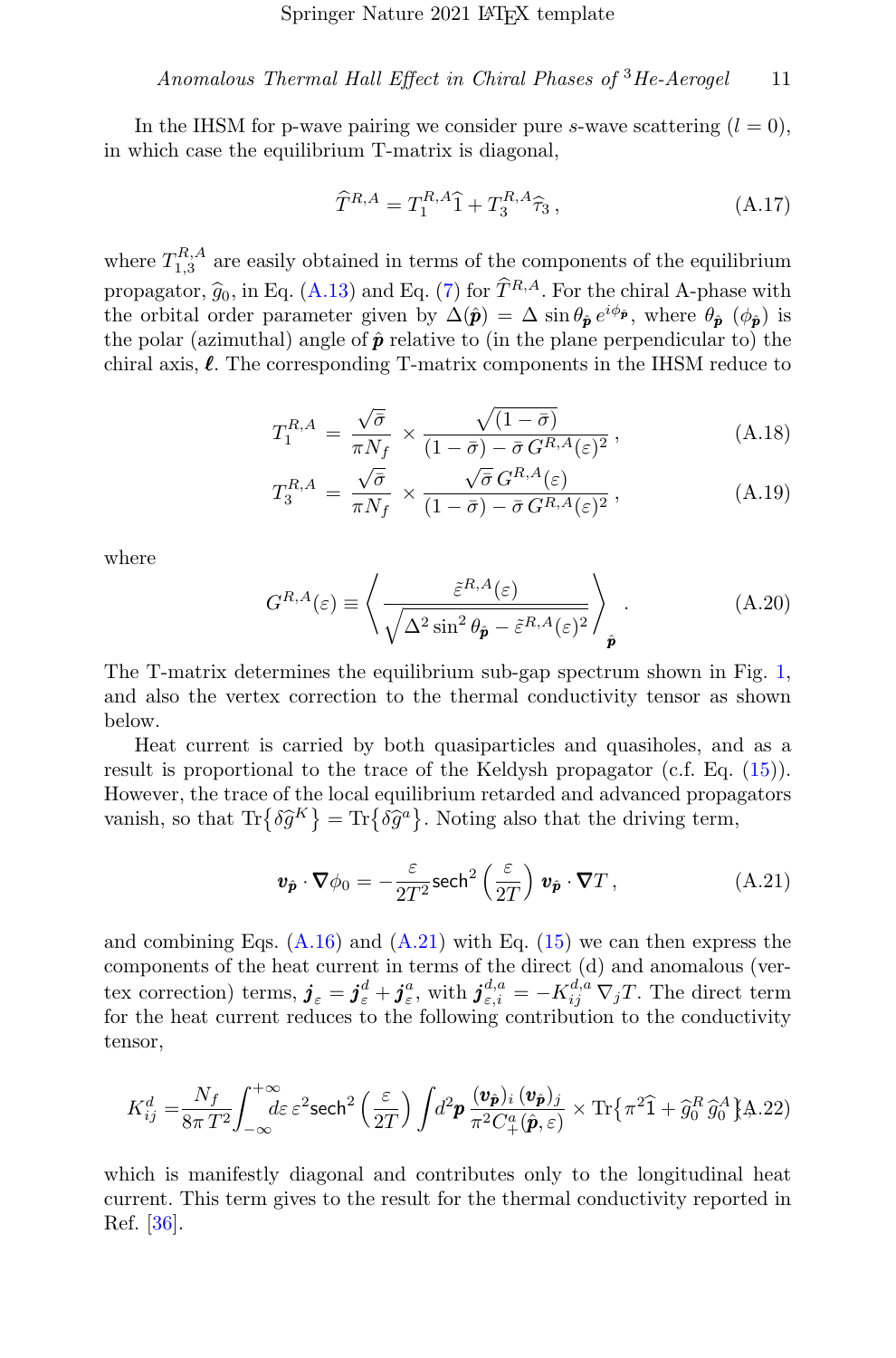The vertex correction to the heat current results from the anomalous contribution to the self energy,

$$
\boldsymbol{j}_{\varepsilon}^{a} = N_{f} \int_{-\infty}^{+\infty} \frac{d\varepsilon}{4\pi i} \int d^{2} \boldsymbol{p} \, \frac{\varepsilon \, \boldsymbol{v}_{\hat{\boldsymbol{p}}}}{\pi^{2} C_{+}^{a}(\hat{\boldsymbol{p}}, \varepsilon)} \text{Tr} \left\{ \pi^{2} \, \delta \widehat{\Sigma}^{a} + \widehat{g}_{0}^{R} \, \delta \widehat{\Sigma}^{a} \, \widehat{g}_{0}^{A} \right\},\tag{A.23}
$$

where the anomalous self-energy is given by,

$$
\delta \widehat{\Sigma}^a \equiv \bar{n}_s N_f \langle \widehat{T}^R \delta \widehat{g}^a \widehat{T}^A \rangle_{\widehat{\mathbf{p}}} = \bar{n}_s N_f \int d^2 \mathbf{p} \,\widehat{T}^R \,\delta \widehat{g}^a \,\widehat{T}^A \,. \tag{A.24}
$$

It is useful to parametrise the equilibrium propagator defined in Eqs. [\(A.13\)](#page-9-3) and [\(A.14\)](#page-9-3) in terms of four Nambu components,

$$
\widehat{g}_0^{R,A} = -\pi \left( \underbrace{g_{R,A}^{R,A} \quad f_{R,A}^{R,A}}_{-\underline{f}^{R,A} \quad -g_{R,A}^{R,A}} \right), \tag{A.25}
$$

where  $f^{R,A} = (f^{R,A})^*$ . Similarly, we parametrise the anomalous propagator and self energy as

$$
\delta \hat{g}^a = -\pi \begin{pmatrix} \delta g & \delta f \\ -\delta f & \delta g \end{pmatrix}, \quad \delta \hat{\Sigma}^a = \begin{pmatrix} \delta \Sigma & \delta \Delta \\ -\delta \Delta & \delta \Sigma \end{pmatrix} . \tag{A.26}
$$

The equations for  $\delta \Sigma^a$  in terms of  $\delta g^a$  then simplify to

<span id="page-11-1"></span>
$$
\delta \Sigma = -\pi \bar{n}_s N_f \langle \delta g \rangle_{\hat{\mathbf{p}}} \times T_+^R T_+^A \tag{A.27}
$$

$$
\delta \Sigma = -\pi \bar{n}_s N_f \langle \delta \underline{g} \rangle_{\hat{\mathbf{p}}} \times T_-^R T_-^A \tag{A.28}
$$

$$
\delta \Delta = -\pi \bar{n}_s N_f \langle \delta f \rangle_{\hat{\mathbf{p}}} \times T_+^R T_-^A \tag{A.29}
$$

$$
\delta \underline{\Delta} = -\pi \bar{n}_s N_f \langle \delta \underline{f} \rangle_{\hat{\mathbf{p}}} \times T^R_- T^A_+ . \tag{A.30}
$$

where  $T_{\pm}^{R,A} = T_1^{R,A} \pm T_3^{R,A}$ . Then with the short-hand notation for  $\mathscr{C}^a$  =  $-1/C_{+}^{a}$  we can express the components of the anamolous propagator as

<span id="page-11-0"></span>
$$
\begin{pmatrix} \delta g \\ \delta g \\ \delta f \\ \delta f \end{pmatrix} = \mathcal{L}^a \times \left\{ \begin{pmatrix} 1 \\ 1 \\ 0 \\ 0 \end{pmatrix} \cdot (i\mathbf{v}_{\hat{\mathbf{p}}} \cdot \nabla \phi_0) + \begin{pmatrix} \delta \Sigma \\ \delta \Sigma \\ \delta \Delta \\ \delta \Delta \end{pmatrix} \right\}, \tag{A.31}
$$

where

$$
\mathcal{L}^{a} = \mathscr{C}^{a} \begin{pmatrix} 1 + g^{R}g^{A} & -f^{R}f^{A} & -g^{R}\underline{f}^{A} & -f^{R}g^{A} \\ -f^{R}f^{A} & 1 + g^{R}g^{A} & \underline{f}^{R}g^{A} & g^{R}f^{A} \\ g^{R}f^{A} & -f^{R}g^{A} & 1 - g^{R}g^{A} & -f^{R}f^{A} \\ \underline{f}^{R}g^{A} & -g^{R}\underline{f}^{A} & -\underline{f}^{R}\underline{f}^{A} & 1 - g^{R}g^{A} \end{pmatrix}, (A.32)
$$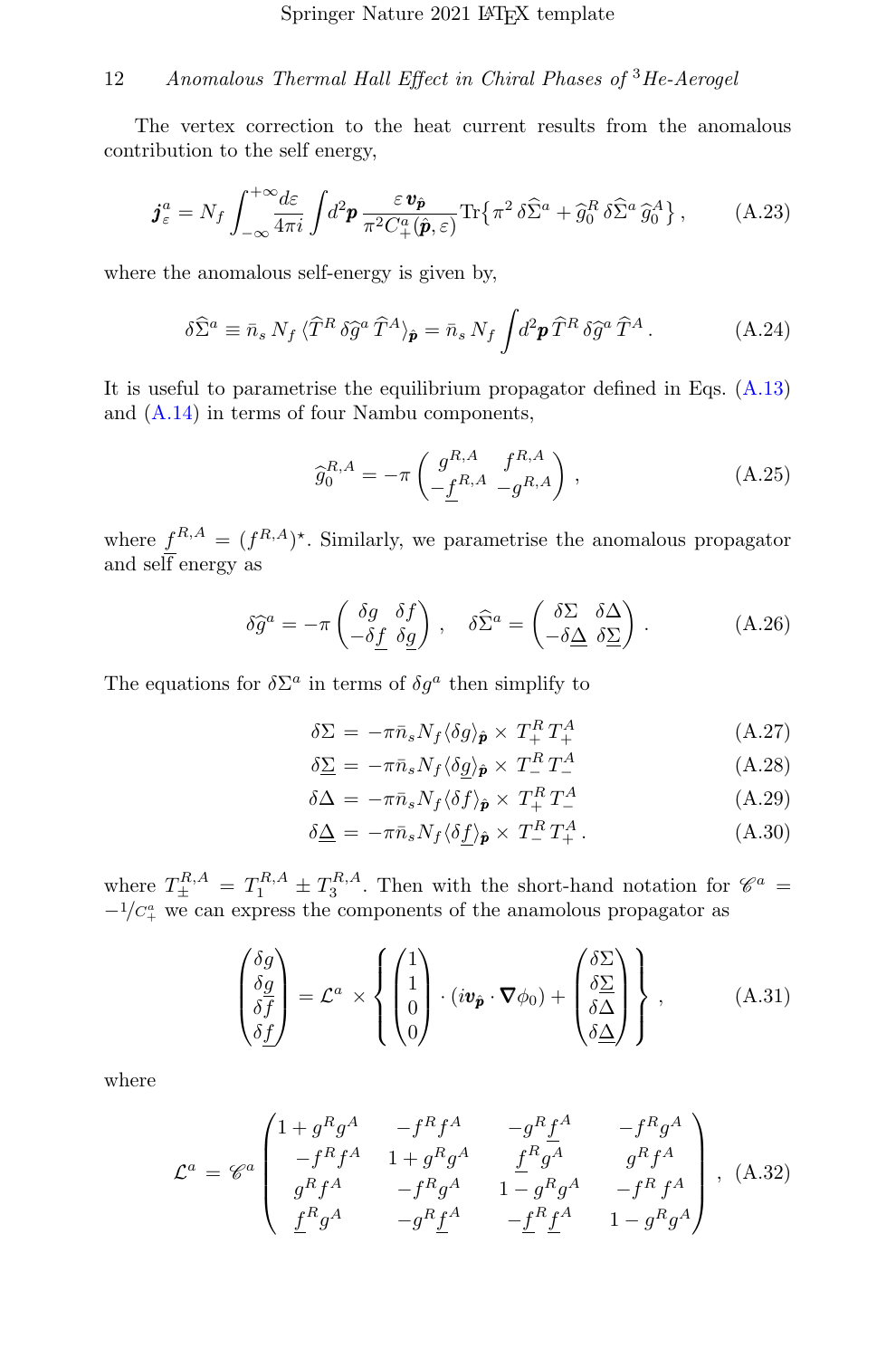For the chiral ESP state considered here we can simplify the matrix elements using the identities,  $g^R = (g^A)^*$  and  $f^R = (f^A)^*$  in which case  $g^R g^A = |g^R|^2 = |g^A|^2$  $g^A$  |<sup>2</sup> $\equiv$ |  $g$  |<sup>2</sup>, and similarly,  $f^R f^A = |f^R|^2 = |f^A|^2 \equiv |f|^2$ . We also obtain

$$
\mathscr{C}^a = \frac{\pi}{2} \frac{1}{\text{Re}\sqrt{|\Delta(\hat{\mathbf{p}})|^2 - \tilde{\varepsilon}^R(\varepsilon)^2}}.
$$
 (A.33)

The terms from the first column vector in Eq.  $(A.31)$  generates the direct contribution to the thermal conductivity, i.e. the result in Eq. [\(A.22\)](#page-10-0).

In order to calculate the vertex correction to the heat current we need to evaluate Fermi surface averages of the anomalous pair propagators,  $\delta f$  and  $\delta f$ . The driving term in Eq.  $(A.31)$ , and the matrix  $\mathcal{L}^a$ , dictates their momentum dependences:  $\delta f \propto \Delta(\hat{\mathbf{p}}) \mathbf{v}_{\hat{\mathbf{n}}} \cdot \nabla T$  and  $\delta f \propto \Delta(\hat{\mathbf{p}}) \mathbf{v}_{\hat{\mathbf{n}}} \cdot \nabla T$ . We write  $\delta f =$  $\delta f_j \nabla_j T$  and similarly,  $\delta \underline{f} = \delta \underline{f}_j \nabla_j T$ , and since the direction  $\nabla T$  is fixed, but arbitrary, we can express the angular averages of the Cartesian components of the anomalous pair propagators as

<span id="page-12-1"></span>
$$
\langle \delta f_j \rangle_{\hat{\mathbf{p}}} = -i \frac{\varepsilon}{2T^2} \operatorname{sech}^2 \left( \frac{\varepsilon}{2T} \right) \langle (\mathbf{v}_{\hat{\mathbf{p}}})_j \mathcal{C}^a (g^R f^A - f^R g^A) \rangle_{\hat{\mathbf{p}}}
$$
  
+  $\langle \mathcal{C}^a (1 - |g|^2) \rangle_{\hat{\mathbf{p}}} \delta \Delta_j$ ,   
 $\langle \delta f_j \rangle_{\hat{\mathbf{p}}} = -i \frac{\varepsilon}{2T^2} \operatorname{sech}^2 \left( \frac{\varepsilon}{2T} \right) \langle (\mathbf{v}_{\hat{\mathbf{p}}})_j \mathcal{C}^a (f^R g^A - g^R f^A) \rangle_{\hat{\mathbf{p}}}$   
+  $\langle \mathcal{C}^a (1 - |g|^2) \rangle_{\hat{\mathbf{p}}} \delta \Delta_j$ . (A.35)

The two angular averages involving the Fermi velocity reduce to

<span id="page-12-0"></span>
$$
\langle (\mathbf{v}_{\hat{\mathbf{p}}})_j \mathcal{C}^a (g^R f^A - f^R g^A) \rangle_{\hat{\mathbf{p}}} = -(\tilde{\varepsilon}^R (\varepsilon) - \tilde{\varepsilon}^A (\varepsilon)) \tag{A.36}
$$
\n
$$
\times \left\langle \frac{\mathcal{C}^a (\mathbf{v}_{\hat{\mathbf{p}}})_j \Delta(\hat{\mathbf{p}})}{\sqrt{|\Delta(\hat{\mathbf{p}})|^2 - \tilde{\varepsilon}^R (\varepsilon)^2} \sqrt{|\Delta(\hat{\mathbf{p}})|^2 - \tilde{\varepsilon}^A (\varepsilon)^2}} \right\rangle_{\hat{\mathbf{p}}},
$$
\n
$$
\langle (\mathbf{v}_{\hat{\mathbf{p}}})_j \mathcal{C}^a (\underline{f}^R g^A - g^R \underline{f}^A) \rangle_{\hat{\mathbf{p}}} = +(\tilde{\varepsilon}^R (\varepsilon) - \tilde{\varepsilon}^A (\varepsilon)) \tag{A.37}
$$

$$
\times \left\langle \frac{\mathscr{C}^{a} \left( \boldsymbol{v}_{\hat{\boldsymbol{p}}} \right)_{j} \Delta^{*}(\hat{\boldsymbol{p}})}{\sqrt{ \mid \Delta(\hat{\boldsymbol{p}}) \mid^{2} - \tilde{\varepsilon}^{R}(\varepsilon)^{2}} \sqrt{ \mid \Delta(\hat{\boldsymbol{p}}) \mid^{2} - \tilde{\varepsilon}^{A}(\varepsilon)^{2}}} \right\rangle_{\hat{\boldsymbol{p}}}.
$$

Using Eqs.  $(A.36)$  and  $(A.37)$  with Eqs.  $(A.34)$  and  $(A.35)$  to evaluate the anomalous self energies, Eq.  $(A.29)$  and  $(A.30)$  we obtain the solutions,

$$
\delta \Delta_j = -\frac{\pi \bar{n}_s N_f T_+^R T_-^A}{1 - \mathcal{A}} \left( \frac{i\varepsilon}{2T^2} \right) \operatorname{sech}^2 \left( \frac{\varepsilon}{2T} \right) \langle \langle (\mathbf{v}_{\hat{p}})_j \Delta(\hat{p}) \rangle \rangle (\tilde{\varepsilon}^R - \tilde{\varepsilon}^A), \quad \text{(A.38)}
$$

$$
\delta \underline{\Delta}_{j} = + \frac{\pi \bar{n}_{s} N_{f} T_{-}^{R} T_{+}^{A}}{1 - \mathcal{A}^{*}} \left( \frac{i \varepsilon}{2T^{2}} \right) \operatorname{sech}^{2} \left( \frac{\varepsilon}{2T} \right) \langle \langle (\mathbf{v}_{\hat{p}})_{j} \Delta^{*}(\hat{p}) \rangle \rangle (\tilde{\varepsilon}^{R} - \tilde{\varepsilon}^{A}). \tag{A.39}
$$

where 
$$
\mathcal{A} \equiv -\pi \,\bar{n}_s \, N_f \, T_+^R \, T_-^A \, \left\langle \mathcal{C}^a (1 - |g|^2) \right\rangle_{\hat{\mathbf{p}}}, \tag{A.40}
$$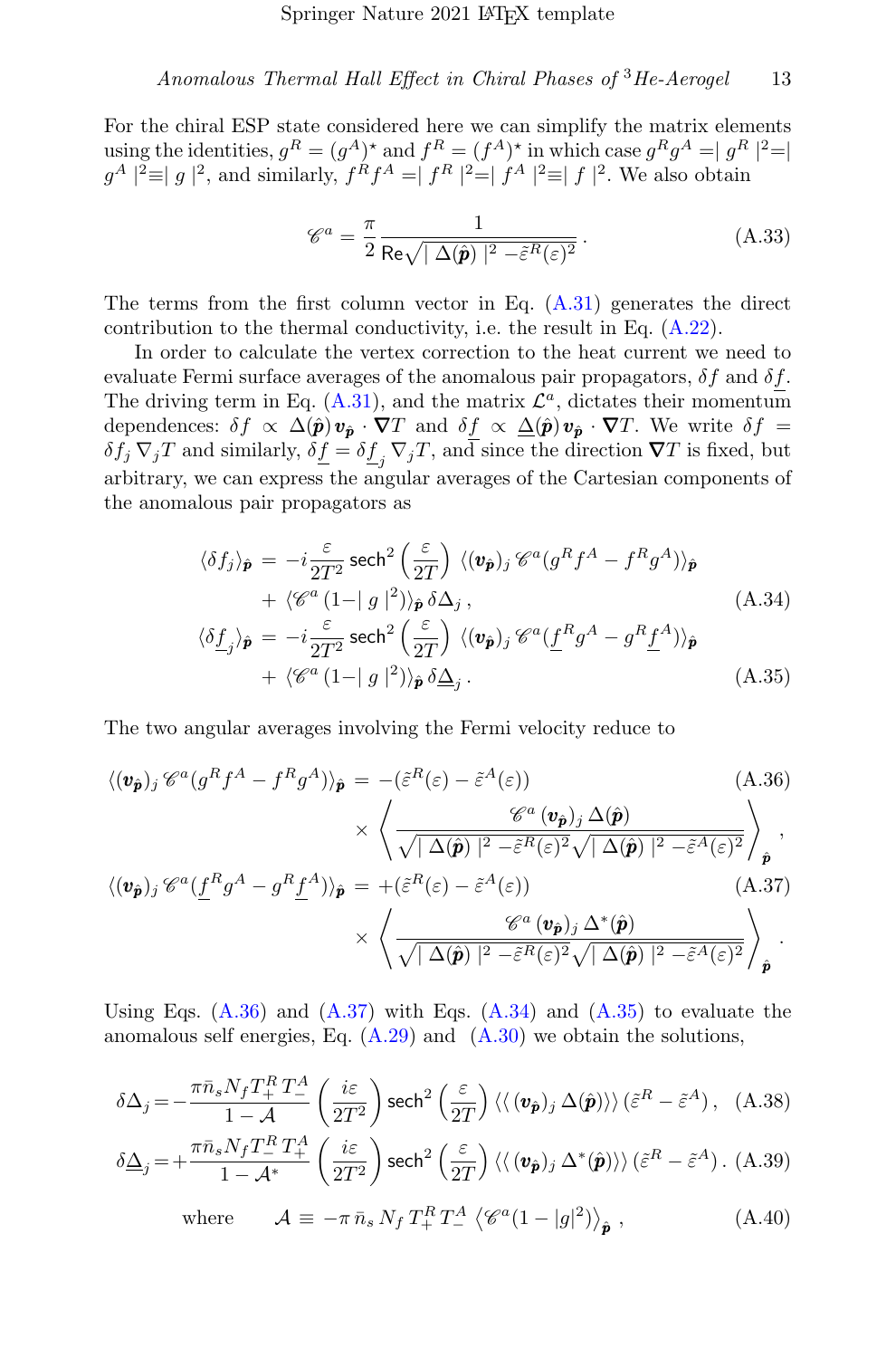### 14 REFERENCES

and 
$$
\langle \langle ... \rangle \rangle \equiv \left\langle \frac{\mathscr{C}^a(\hat{\mathbf{p}}, \varepsilon) (...)}{\sqrt{|\Delta(\hat{\mathbf{p}})|^2 - \tilde{\varepsilon}^R(\varepsilon)^2} \sqrt{|\Delta(\hat{\mathbf{p}})|^2 - \tilde{\varepsilon}^A(\varepsilon)^2}} \right\rangle_{\hat{\mathbf{p}}}.
$$
 (A.41)

These nonequilibrium pair potentials (vertex corrections) define the anomalous contribution to the conductivity tensor,

<span id="page-13-6"></span>
$$
K_{ij}^{a} = -N_{f} \int \frac{d\varepsilon}{4\pi i} \varepsilon \left\langle \mathcal{C}^{a}(\mathbf{v}_{\hat{\mathbf{p}}})_{i} \left[ \left( \underline{f}^{R} g^{A} - g^{R} \underline{f}^{A} \right) \delta \Delta_{j} + \left( g^{R} f^{A} - f^{R} g^{A} \right) \delta \underline{\Delta}_{j} \right] \right\rangle_{\hat{\mathbf{p}}} .
$$
 (A.42)

A key observation is the following:

$$
\langle\langle \mathbf{v}_{\hat{\mathbf{p}}}^{x} \Delta(\hat{\mathbf{p}}) \rangle\rangle = \langle\langle \mathbf{v}_{\hat{\mathbf{p}}}^{x} \Delta^{\star}(\hat{\mathbf{p}}) \rangle\rangle = \frac{v_{f} \Delta}{2} \langle\langle \sin^{2} \theta_{\hat{\mathbf{p}}} \rangle\rangle, \tag{A.43}
$$

$$
\langle \langle \mathbf{v}_{\hat{\mathbf{p}}}^{y} \Delta(\hat{\mathbf{p}}) \rangle \rangle = - \langle \langle \mathbf{v}_{\hat{\mathbf{p}}}^{y} \Delta^{\star}(\hat{\mathbf{p}}) \rangle \rangle = i \frac{v_f \Delta}{2} \langle \langle \sin^2 \theta_{\hat{\mathbf{p}}} \rangle \rangle. \tag{A.44}
$$

These identities, combined with Eqs.  $(A.42)$ ,  $(A.46)$  and  $(A.47)$ , and a simple rescaling of the T-matrix components,

$$
\bar{T}_{\pm}^{R,A} = \frac{\pi N_f}{\sqrt{\bar{\sigma}}} T_{\pm}^{R,A},\qquad (A.45)
$$

reduce to the result for the anoamolous Hall conductivity,  $K_{xy}^a$  in Eq. [\(17\)](#page-6-0) with

<span id="page-13-7"></span>
$$
\mathcal{A} \equiv -\Gamma_N \,\bar{T}_+^R \bar{T}_-^A \left\langle \mathcal{C}^a \left(1 - |g|^2\right) \right\rangle_{\hat{\mathbf{p}}},\tag{A.46}
$$

<span id="page-13-8"></span>and 
$$
\mathcal{B} \equiv \langle \langle \sin^2 \theta_{\hat{\mathbf{p}}} \rangle \rangle = \left\langle \frac{\mathscr{C}^a(\hat{\mathbf{p}}, \varepsilon) \sin^2 \theta_{\hat{\mathbf{p}}}}{\sqrt{|\Delta(\hat{\mathbf{p}})|^2 - \tilde{\varepsilon}^R(\varepsilon)^2} \sqrt{|\Delta(\hat{\mathbf{p}})|^2 - \tilde{\varepsilon}^A(\varepsilon)^2}} \right\rangle_{\hat{\mathbf{p}}}.
$$
 (A.47)

The vertex corrections to longitudinal components of the thermal conductivity follow similarly to yield Eq. [\(17\)](#page-6-0) for  $K_{xx}^a$ .

# References

- <span id="page-13-0"></span>[1] P.W. Anderson, P. Morel, Phys. Rev. 123, 1911 (1961). DOI 10.1103/ PhysRev.123.1911
- <span id="page-13-1"></span>[2] G.E. Volovik, JETP Lett. 55(6), 368 (1992). [Pis'ma ZhETF, 55, 363 (1992)]
- <span id="page-13-2"></span>[3] O. Shevtsov, J.A. Sauls, Phys. Rev. B 94, 064511 (2016). DOI 10.1103/ PhysRevB.94.064511
- <span id="page-13-3"></span>[4] R. Balian, N.R. Werthamer, Phys. Rev. 131, 1553 (1963). DOI 10.1103/ PhysRev.131.1553
- <span id="page-13-4"></span>[5] S.B. Chung, S.C. Zhang, Phys. Rev. Lett. 103, 235301 (2009). DOI 10. 1103/PhysRevLett.103.235301
- <span id="page-13-5"></span>[6] Y. Nagato, S. Higashitani, K. Nagai, J. Phys. Soc. Jpn. 78(12), 123603 (2009). DOI 10.1143/JPSJ.78.123603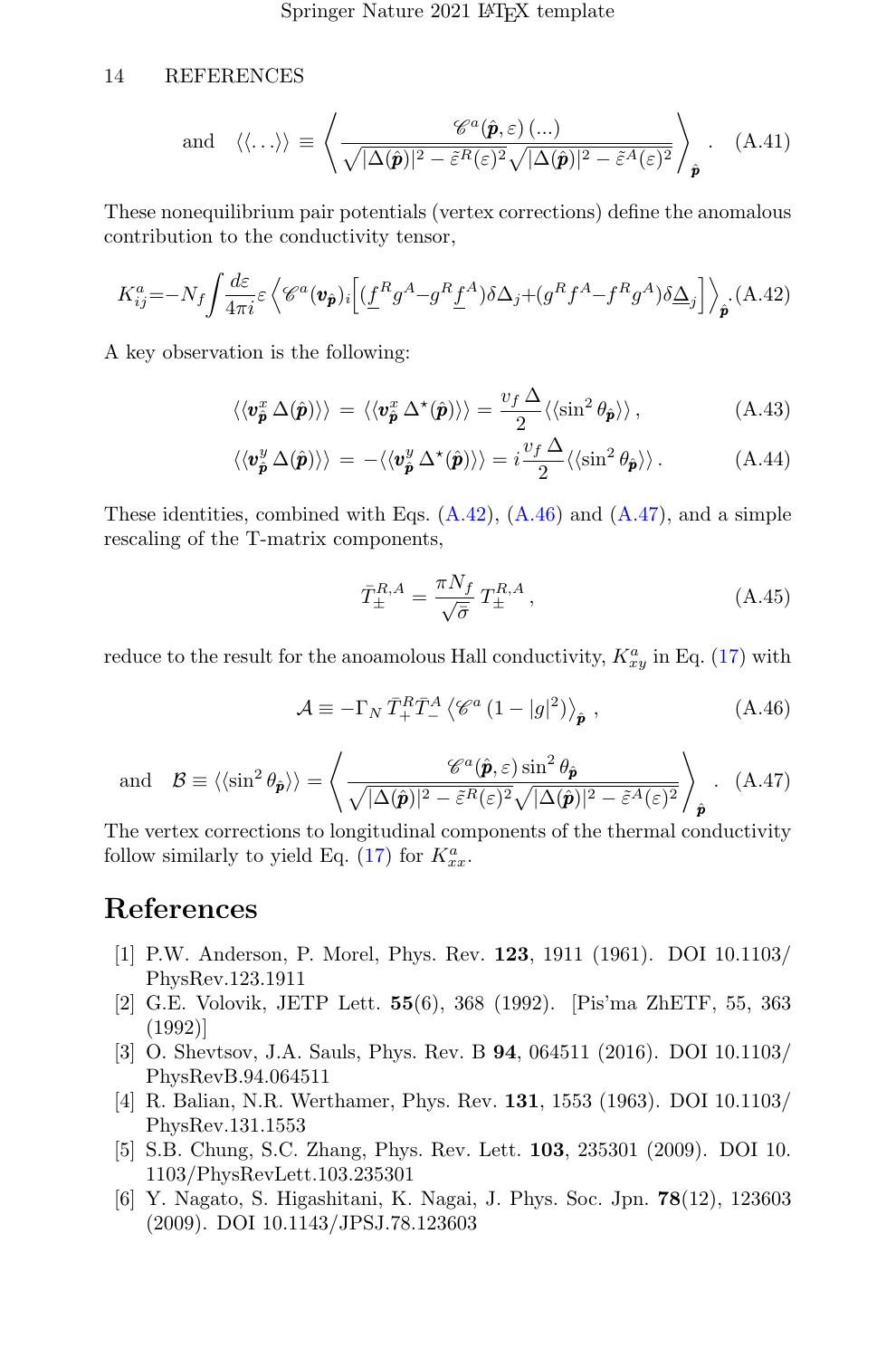- <span id="page-14-0"></span>[7] G.E. Volovik, JETP Lett. 90, 587 (2009). DOI 10.1134/ S0021364009200089
- <span id="page-14-1"></span>[8] T. Mizushima, Phys. Rev. B 86, 094518 (2012). DOI 10.1103/PhysRevB. 86.094518
- <span id="page-14-2"></span>[9] H. Wu, J.A. Sauls, Phys. Rev. B 88, 184506 (2013). DOI 10.1103/ PhysRevB.88.184506
- <span id="page-14-3"></span>[10] J. Porto, J. Parpia, Phys. Rev. Lett. 74, 4667 (1995). DOI 10.1103/ PhysRevLett.74.4667
- <span id="page-14-4"></span>[11] D. Sprague, T. Haard, J. Kycia, M. Rand, Y. Lee, P. Hamot, W. Halperin, Phys. Rev. Lett. 75, 661 (1995). DOI 10.1103/PhysRevLett.75.661
- <span id="page-14-5"></span>[12] W.P. Halperin, J. Parpia, J.A. Sauls, Physics Today 71, 30 (2018). DOI 10.1063/PT.3.4067
- <span id="page-14-6"></span>[13] W. Halperin, Annual Review of Condensed Matter Physics 10(1), 155 (2019). DOI 10.1146/annurev-conmatphys-031218-013134
- <span id="page-14-7"></span>[14] K. Matsumoto, J.V. Porto, L. Pollack, E.N. Smith, T.L. Ho, J.M. Parpia, Phys. Rev. Lett. 79, 253 (1997). DOI 10.1103/PhysRevLett.79.253
- <span id="page-14-8"></span>[15] R.S. Askhadullin, V.V. Dmitriev, D.A. Krasnikhin, P.N. Martynov, A.A. Osipov, A.A. Senin, A.N. Yudin, JETP Lett. 95(6), 326 (2012). DOI 10.1134/S0021364012060021
- <span id="page-14-9"></span>[16] S. Autti, V.V. Dmitriev, J.T. Mäkinen, A.A. Soldatov, G.E. Volovik, A.N. Yudin, V.V. Zavjalov, V.B. Eltsov, Phys. Rev. Lett. 117, 255301 (2016). DOI 10.1103/PhysRevLett.117.255301
- <span id="page-14-10"></span>[17] R.C. Regan, J.J. Wiman, J.A. Sauls, Phys. Rev. B 104, 024513 (2021). DOI 10.1103/PhysRevB.104.024513
- <span id="page-14-11"></span>[18] J. Pollanen, K.R. Shirer, S. Blinstein, J.P. Davis, H. Choi, T.M. Lippman, W.P. Halperin, L.B. Lurio, Journal Of Non-Crystalline Solids 354(40-41), 4668 (2008)
- <span id="page-14-12"></span>[19] J. Pollanen, J.I.A. Li, C.A. Collett, W.J. Gannon, W.P. Halperin, J.A. Sauls, Nat. Phys. 8(4), 317 (2012). DOI 10.1038/nphys2220
- <span id="page-14-13"></span>[20] J.A. Sauls, Phys. Rev. B 88, 214503 (2013). DOI 10.1103/PhysRevB.88. 214503
- <span id="page-14-14"></span>[21] V.V. Dmitriev, A.A. Senin, A.A. Soldatov, A.N. Yudin, Phys. Rev. Lett. 115, 165304 (2015). DOI 10.1103/PhysRevLett.115.165304
- <span id="page-14-15"></span>[22] K. Aoyama, R. Ikeda, Phys. Rev. B 73(6), 060504 (2006). DOI 10.1103/ PhysRevB.73.060504
- <span id="page-14-16"></span>[23] J.J. Wiman, J.A. Sauls, J. Low Temp. Phys. 174, 1 (2013). DOI 10.1007/ s10909-013-0924-4
- <span id="page-14-17"></span>[24] J.A. Sauls, Phys. Rev. B 84, 214509 (2011). DOI 10.1103/PhysRevB.84. 214509
- <span id="page-14-18"></span>[25] N. Read, D. Green, Phys. Rev. B 61(15), 10267 (2000). DOI 10.1103/ PhysRevB.61.10267
- <span id="page-14-19"></span>[26] P. Goswami, A.H. Nevidomskyy, Phys. Rev. B 92, 214504 (2015). DOI 10.1103/PhysRevB.92.214504
- <span id="page-14-20"></span>[27] V. Ngampruetikorn, J.A. Sauls, Phys. Rev. Lett. 124, 157002 (2020). DOI 10.1103/PhysRevLett.124.157002